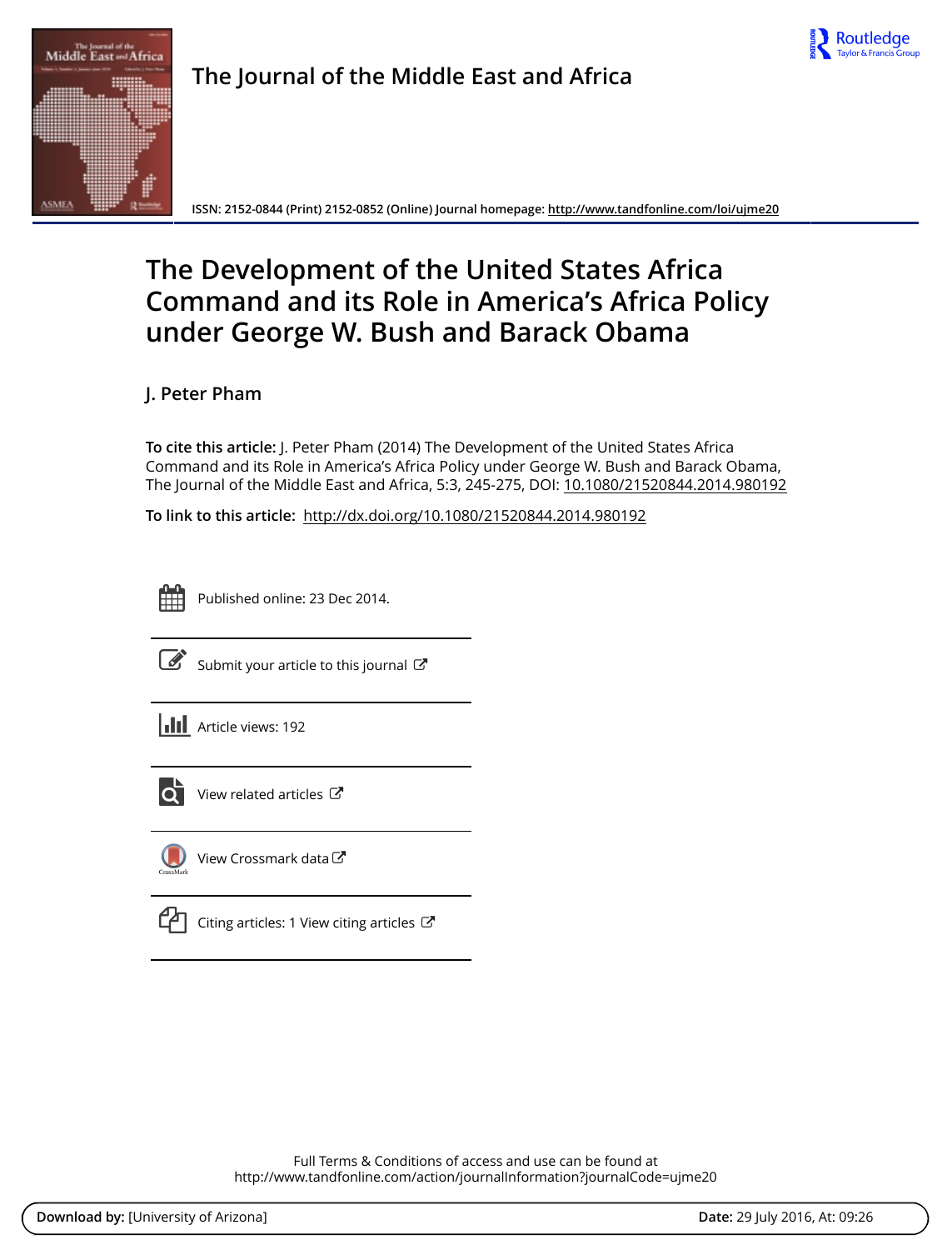

# **The Development of the United States Africa Command and its Role in America's Africa Policy under George W. Bush and Barack Obama**

# J. PETER PHAM

*The announcement in early 2007 of the decision to create the United States Africa Command (AFRICOM) generated considerable controversy, not only in Africa, but also within the United States. Seven years into its existence, it is possible to tentatively reexamine the premises underlying the establishment of AFRICOM as well as its activities to date, measuring them against both the promises held out by the command's proponents and the fears raised concerning it by critics. The conclusion is that, protestations to the contrary by certain U.S. officials notwithstanding, American interests were indeed the primary motivation for the command's launch. Nonetheless, it has turned out that in pursuit of those strategic objectives—both during the remainder of the George W. Bush administration and, subsequently, in the first six years of Barack Obama's presidency—AFRICOM's activities have been largely an extension of ongoing U.S. security cooperation with the African states involved, and perhaps improved delivery of these efforts' services, rather than the vanguard of some new militarized foreign policy. While a number of questions linger, AFRICOM seems to be progressively finding its niche within both U.S. policy and Africa's own security architecture.*

*KEYWORDS African security, George W. Bush, Barack Obama, United States Africa Command (AFRICOM), U.S. foreign policy, U.S.–Africa relations*

J. PETER PHAM, director of the Africa Center at the Atlantic Council, Washington, D.C., is vice president of the Association for the Study of the Middle East and Africa (ASMEA) and editor-in-chief of the *Journal of the Middle East and Africa*.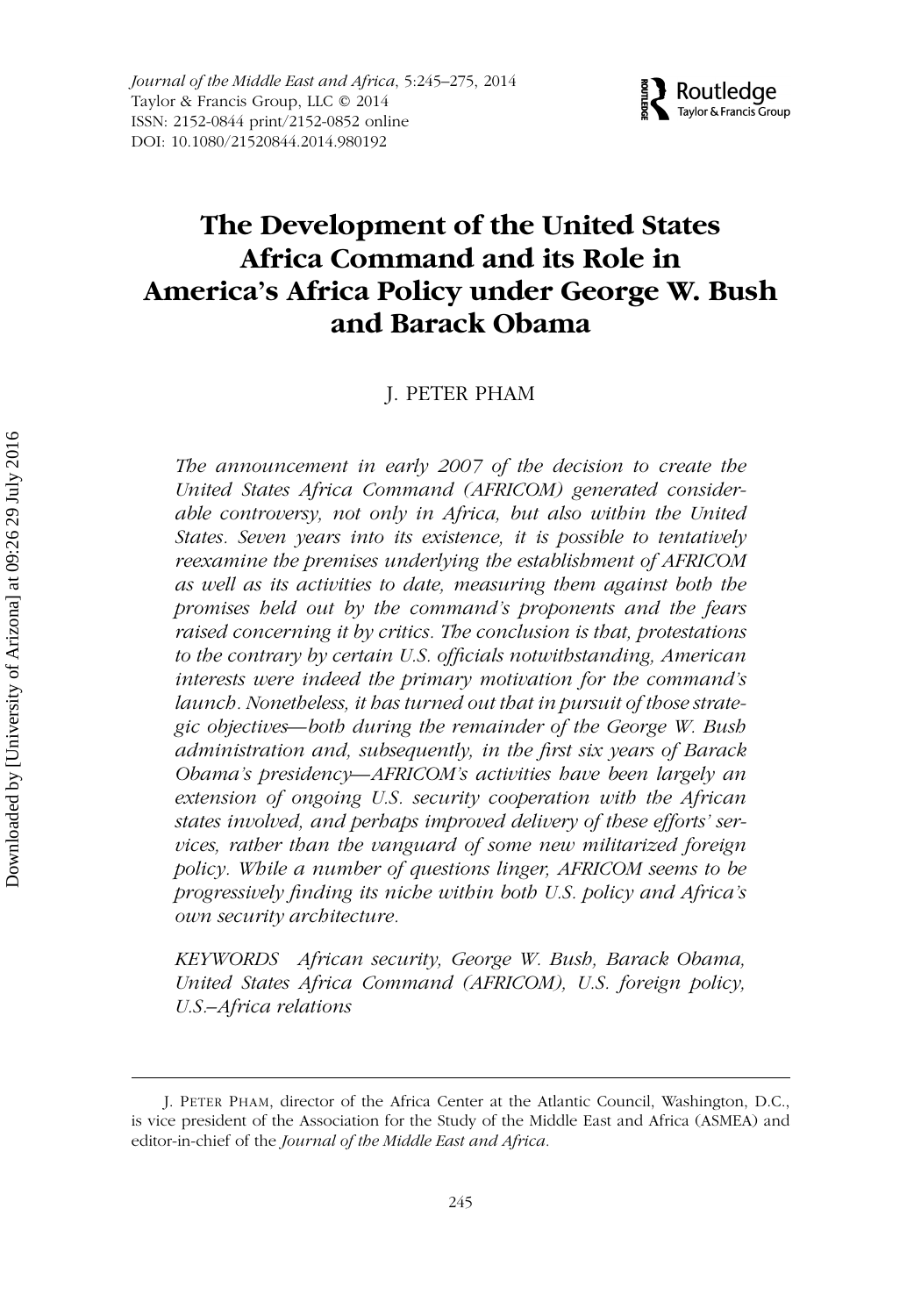#### INTRODUCTION

The announcement in February 2007 by President George W. Bush of his decision to establish a United States Africa Command (AFRICOM) to "enhance [American] efforts to bring peace and security to the people of Africa and promote our common goals of development, health, education, democracy, and economic growth in Africa" by strengthening bilateral and multilateral security cooperation with African states and creating new opportunities to bolster their capabilities<sup>1</sup> was arguably the most significant change in nearly half a century of U.S. foreign policy with respect to the continent.<sup>2</sup> It also proved to be one of the most controversial, eliciting an ongoing storm of protests and criticism from policymakers and commentators not only in Africa but also within the United States, $3$  which was met in turn with equally impassioned rejoinders as well as more dispassionate analysis.<sup>4</sup> AFRICOM became fully operational as America's sixth "geographic unified combatant command"<sup>5</sup> on October 1, 2008, and is now led by General David M. Rodriguez, who took over for General Carter F. Ham in April 2013. General William E. Ward served as the command's inaugural commander, completing his tenure in March 2011. AFRICOM's seven years of operations to date (counting its first year as a subordinate command under the U.S.

<span id="page-2-1"></span>3See, *inter alia*, Mark Malan, "AFRICOM: A Wolf in Sheep's Clothing," Testimony Before the Subcommittee on Africa, Committee on Foreign Relations, U.S. Senate, 110th Congress, August 2007, accessed August 19, 2014, at http://foreign.senate.gov/imo/media/doc/MalanTestimony070801.pdf; Jeremy Keenan, "U.S. Militarization in Africa: What Anthropologists Should Know About AFRICOM," *Anthropology Today* 24, no. 5 (October 2009): 16–20; and Gilbert L. Taguem Fah, "Dealing with Africom: The Political Economy of Anger and Protest," *Journal of Pan African Studies* 3, no. 6 (March 2010): 81–93.

<span id="page-2-2"></span>4See, *inter alia*, Sean McFate, "U.S. Africa Command: Next Step or Next Stumble?" *African Affairs* 107, no. 426 (January 2008): 111–21; J. Peter Pham, "America's New Africa Command: Paradigm Shift or Step Backwards?" *Brown Journal of World Affairs* 15, no. 1 (Fall*/*Winter 2008): 257–72; D. G. Jamieson, "AFRICOM: A Threat or an Opportunity for African Security?" *South African Journal of International Affairs* 16, no. 3 (December 2009): 311–29; and J. Peter Pham, "AFRICOM from Bush to Obama," *South African Journal of International Affairs* 18, no. 1 (April 2011): 107–24.

<span id="page-2-4"></span><span id="page-2-3"></span>5The other geographic unified combatant commands are the U.S. Central Command (CENTCOM), the U.S. European Command (EUCOM), the U.S. Northern Command (NORTHCOM), the U.S. Pacific Command (PACOM), and the U.S. Southern Command (SOUTHCOM). In addition, there are three functional commands: the U.S. Special Operations Command (SOCOM), the U.S. Strategic Command (STRATCOM), and the U.S. Transportation Command (TRANSCOM). In May 2010, the U.S. Cyber Command (CYBERCOM) was activated as a sub-unified command subordinate to STRATCOM, while the U.S. Joint Forces Command (JFCOM) was disestablished as a distinct command in August 2011, having largely accomplished its mission to embed joint operations in all branches of the military.

<sup>1</sup>White House Office of the Press Secretary, "President Bush Creates a Department of Defense Unified Command for Africa," February 6, 2007, accessed August 19, 2014, at [http://georgewbush-whitehouse.](http://georgewbush-whitehouse.archives.gov/news/releases/2007/02/20070206-3.html) [archives.gov/news/releases/2007/02/20070206-3.html.](http://georgewbush-whitehouse.archives.gov/news/releases/2007/02/20070206-3.html)

<span id="page-2-0"></span><sup>2</sup>See Claudia E. Anyaso, ed., *Fifty Years of U.S. Africa Policy: Reflections of Assistant Secretaries for African Affairs and U.S. Embassy Officials* (Washington, D.C.: Association for Diplomatic Studies and Training, 2011).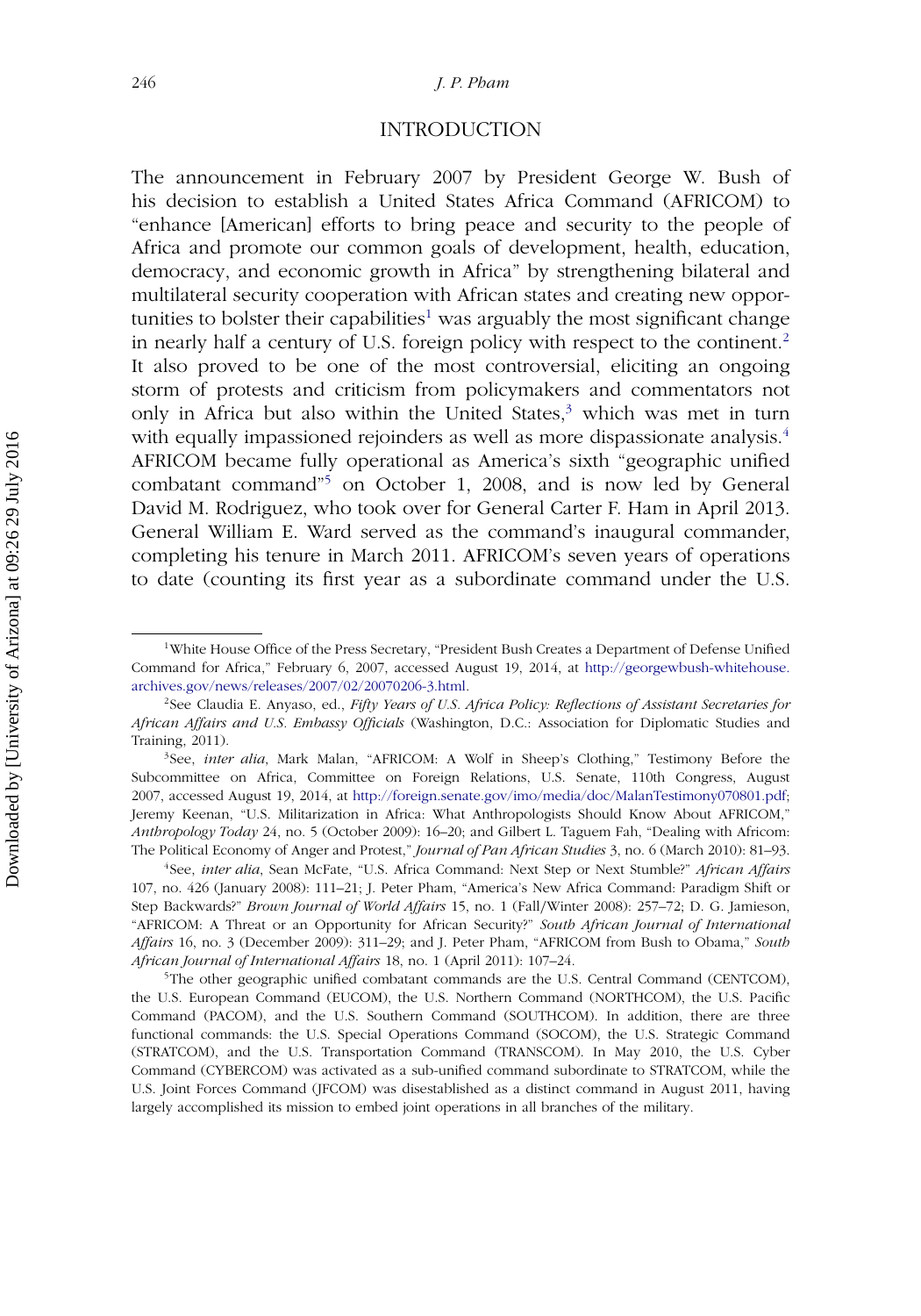European Command) provide an opportunity for a closer examination of both its evolving doctrine and its activities that indicates that it has neither lived up to the best promises of its proponents nor justified the worst fears raised by its critics.

While some of the controversy surrounding the initial establishment of AFRICOM can be attributed to the failure of the U.S. government to adequately communicate its motivations, capabilities, and intentions,<sup>6</sup> senior officials did not make the situation any better by minimizing the significance of the undertaking as, in the words of one summary, "primarily an internal bureaucratic shift, a more efficient and sensible way of organizing the U.S. military's relations with Africa["7](#page-3-1) and refraining from any discussion of the strategic calculus behind the biggest internal shuffle within the American military since the entry into force of the Goldwater-Nichols Department of Defense Reorganization Act of 1986. Unfortunately, this disingenuous response only heightened suspicions—and not just among fringe conspiracy theorists—that a hidden agenda was being pursued, thereby undermining the efforts made by General Ward and key members of the initial leadership team to explain to diverse audiences their mission of conducting "sustained security engagement through military-to-military programs, military-sponsored activities, and other military operations as directed to promote a stable and secure African environment in support of U.S. foreign policy.["8](#page-3-2)

In the interest of both greater transparency and more effective dialogue, the strategic reasons motivating this historic commitment by the U.S. military to Africa should be spelled out, examined, and, where necessary, critiqued and debated. Thus this article will argue that there are several rational reasons why AFRICOM made strategic sense for the United States at the command's outset—and why these reasons remain relevant today—and that articulating a realist policy based on these considerations, rather than avoiding the discussion altogether, is the most likely path for achieving understanding of American political and security purposes in Africa, even if there is not always agreement as to whether these ends necessarily align with the goals that Africans have themselves set. Even where the interests are complementary, there are lingering questions about both the identity of AFRICOM as a military structure for advancing those objectives and its very sustainability, especially in the current fiscal environment.

<sup>&</sup>lt;sup>6</sup>See James J. F. Forest and Rebecca Crispin, "AFRICOM: Troubled Infancy, Promising Future," *Contemporary Security Policy* 30, no. 1 (April 2009): 5–27.

<span id="page-3-0"></span><sup>7</sup>Greg Mills, Terence McNamee, and Mauro De Lorenzo, *AFRICOM and African Security: The Globalization of Security or the Militarization of Globalization?* Discussion Paper 4 (Johannesburg: Brenthurst Foundation, 2007), 1.

<span id="page-3-2"></span><span id="page-3-1"></span><sup>8</sup>U.S. Africa Command, "Fact Sheet: United States Africa Command," October 18, 2008, accessed August 19, 2014, at [http://www.africom.mil/getArticle.asp?art](http://www.africom.mil/getArticle.asp?art=1644)=1644.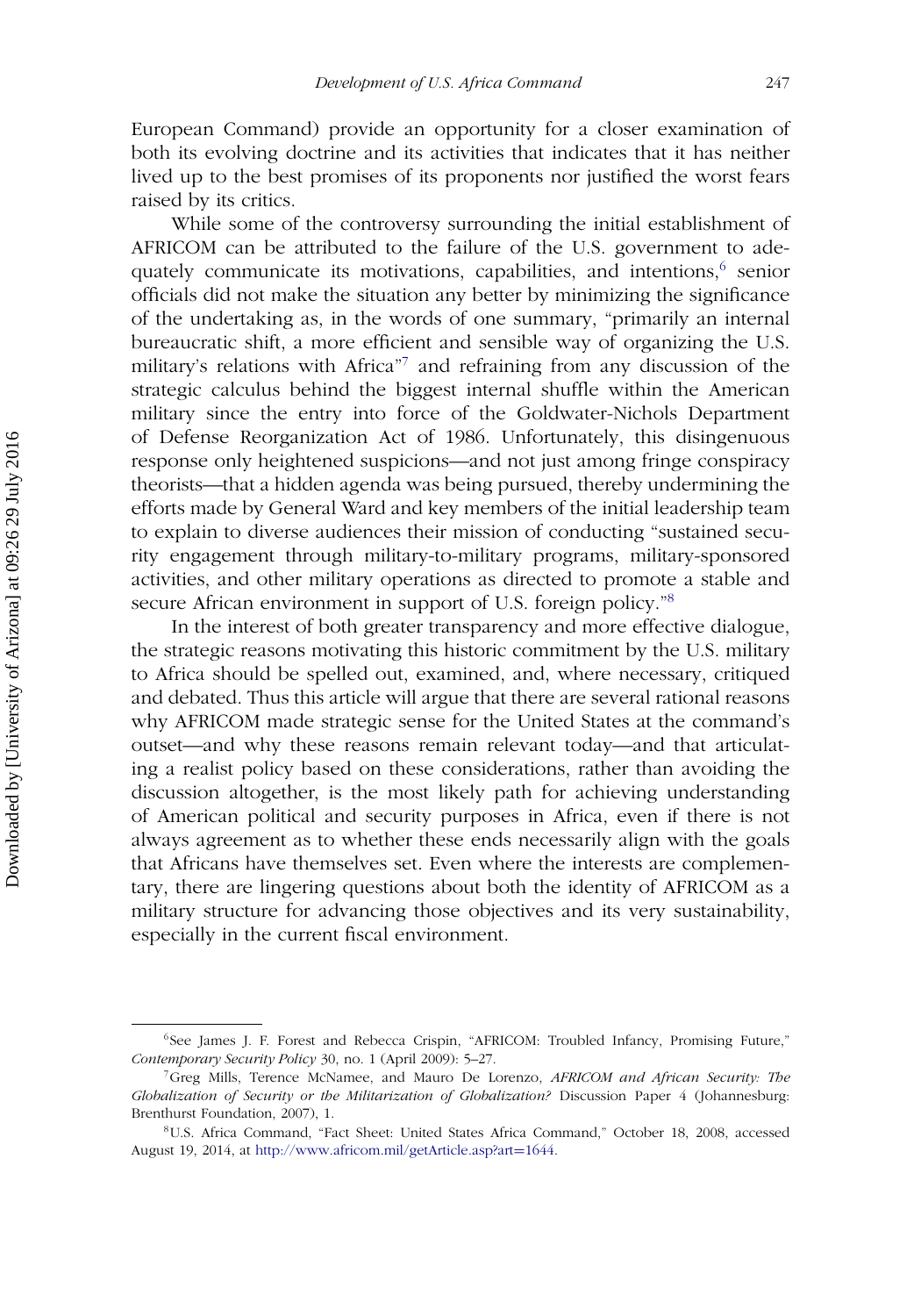# U.S. INTERESTS IN AFRICA

The raison d'être for the existence of AFRICOM is the recognition that the United States does indeed have significant national interests in Africa that require it to engage the continent, its states, and its peoples, and that ultimately these interests are significant enough for the United States to justify sustaining a long-term commitment. While this assertion may seem a bit tautological, it should be recalled that it was barely fourteen years ago that none other than George W. Bush, while campaigning for the White House, responded negatively to a question from a television interviewer about whether Africa fit into his definition of the strategic interests of the United States: "At some point in time the president's got to clearly define what the national strategic interests are, and while Africa may be important, it doesn't fit into the national strategic interests, as far as I can see them.["9](#page-4-0)

In truth, Bush's assertion was not particularly exceptional except perhaps in the brusque manner of its expression. Princeton Lyman, a former assistant secretary of state who also previously served as U.S. ambassador to Nigeria and to South Africa and later served as President Barack Obama's special envoy to Sudan and South Sudan, acknowledged that Bush's comment basically reflected "what had in fact been the approach of both Democratic and Republican administrations for decades.["10](#page-4-1) With the exception of the Cold War period, when strategists worried about perceived Soviet attempts to secure a foothold on the continent, American interests in Africa have historically been framed almost exclusively in terms of the humanitarian consequences of poverty, war, and natural disaster, rather than strategic considerations. Moral impulses, however, rarely had the staying power to sustain anything beyond episodic attention. In fact, during the administration of President Bill Clinton, in 1995, barely one year after the Rwandan genocide, some Pentagon planners argued in an official position paper that the United States should hold itself aloof from engagement on the African continent because they could "see very little traditional strategic interest in Africa" and were convinced that "America's security interests in Africa are very limited."<sup>11</sup>

Hence it stands to reason that if, in just over a decade, the foreign and defense policy establishment within the United States went from a disavowal

<sup>9</sup>George W. Bush, interview by Jim Lehrer, *NewsHour*, PBS, February 16, 2000, accessed August 19, 2014, at [http://www.pbs.org/newshour/bb/election/jan-june00/bush\\_2-16.html.](http://www.pbs.org/newshour/bb/election/jan-june00/bush_2-16.html)

<span id="page-4-0"></span><sup>10</sup>Princeton N. Lyman, "A Strategic Approach to Terrorism," in *Africa-U.S. Relations: Strategic Encounters*, ed. Donald Rothchild and Edmund J. Keller (Boulder, CO: Lynne Rienner, 2006), 49.

<span id="page-4-2"></span><span id="page-4-1"></span><sup>11</sup>U.S. Department of Defense, Office of International Security Affairs, "United States Strategy for Sub-Saharan Africa," August 1, 1995, accessed August 19, 2014, at [http://www.defenselink.mil/speeches/](http://www.defenselink.mil/speeches/speech.aspx?speechid=943) [speech.aspx?speechid](http://www.defenselink.mil/speeches/speech.aspx?speechid=943)=943.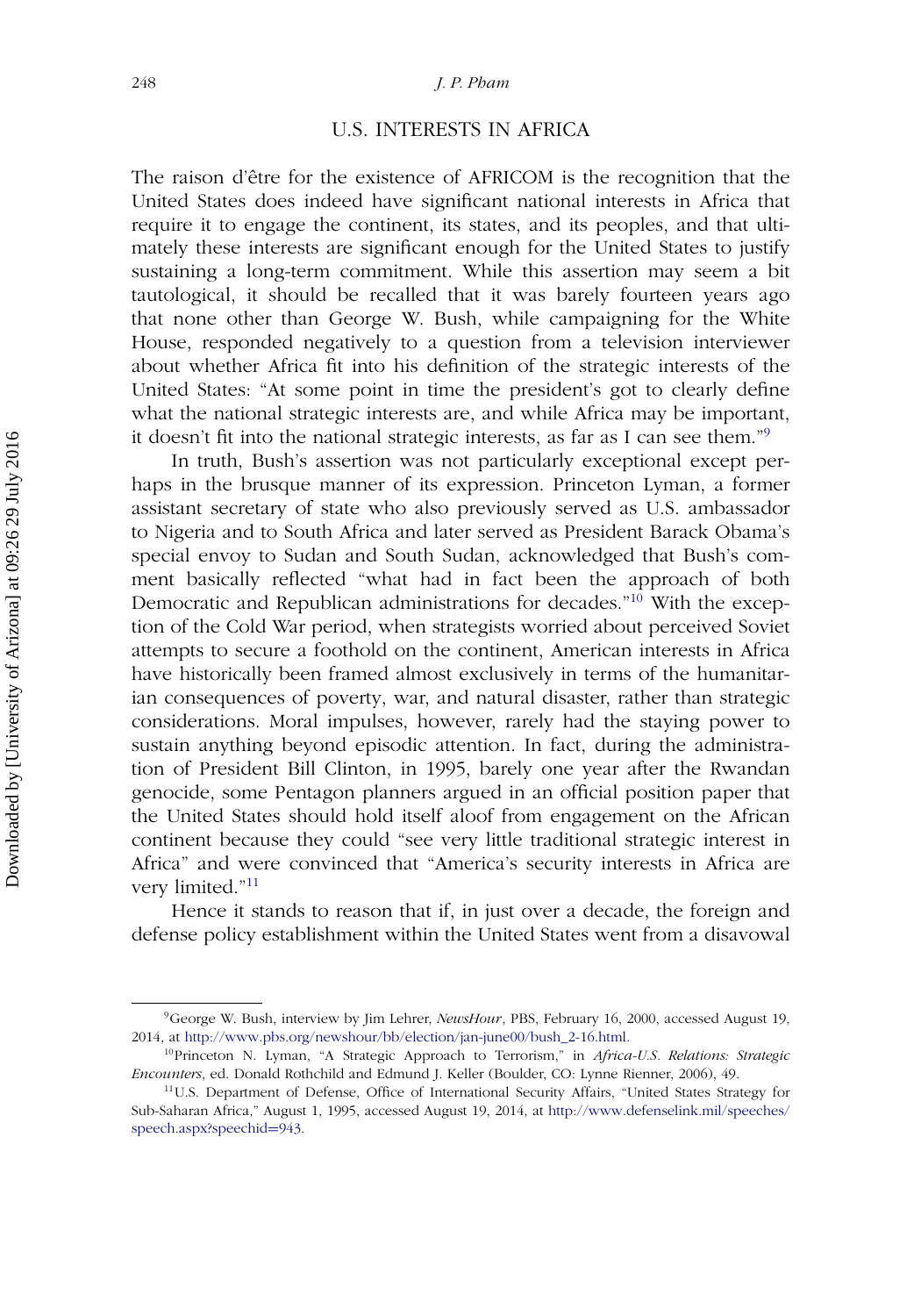of any security interest in Africa to such an embrace of the continent's geopolitical importance that the creation of a unified combatant command was not only justified, but imperative, a shift in strategic perspective with respect to national interests must have taken place. So what might these perceived interests have been?

#### Counterterrorism

In the context of America's counterterrorism efforts, it is imperative to prevent Africa's poorly governed spaces from being exploited to provide facilitating environments, recruits, and eventual targets for Islamist terrorists. As the 2002 *National Security Strategy of the United States of America* noted, "Weak states *...* can pose as great a danger to our national interests as strong states. Poverty does not make poor people into terrorists and murderers. Yet poverty, weak institutions, and corruption can make weak states vulnerable to terrorist networks and drug cartels within their borders.["12](#page-5-0) With the possible exception of the wider Middle East (including Afghanistan and Pakistan), nowhere did this analysis seem more applicable at the time than Africa, where regional conflicts arising from a variety of causes, including poor governance, external aggression, competing claims, internal revolt, and ethnic and religious tensions, had all led "to the same ends: failed states, humanitarian disasters, and ungoverned areas that can become safe havens for terrorists.["13](#page-5-1) The attacks by al-Qaeda on the U.S. embassies in Dar es Salaam, Tanzania, and Nairobi, Kenya, in 1998, as well as the group's simultaneous attacks on an Israeli-owned hotel in Mombasa, Kenya, and an Israeli commercial airliner in 2002, only underscored for Washington policymakers the deadly reality of the terrorist threat in Africa,<sup>14</sup> as did the "rebranding" of the Algerian Islamist terrorist organization GSPC (*Groupe Salafiste pour la Prédication et le Combat*, the Salafist Group for Preaching and Combat) as the Organization for Jihad in the Land of the Islamic Maghreb (also known as Al-Qaeda in the Islamic Maghreb, or  $AQIM$ ).<sup>15</sup> Also noted were the ongoing activities of various militant Islamist movements in the

<sup>12</sup>White House, *National Security Strategy of the United States of America*, September 17, 2002, accessed August 19, 2014, at http://georgewbush-whitehouse.archives.gov/nsc/nss/2002*/*.

<span id="page-5-2"></span><span id="page-5-1"></span><span id="page-5-0"></span> $13$ Ibid.

<sup>&</sup>lt;sup>14</sup>See J. Peter Pham, "Next Front? Evolving U.S.-African Strategic Relations in the 'War on Terrorism' and Beyond," *Comparative Strategy* 26, no. 1 (2007): 39–54; idem, "Securing Africa," *Journal of International Security Affairs* 13 (Fall 2007): 15-24; and Peter Schraeder, "The African Dimension in U.S. Foreign Policy in the Post-9*/*11 Era," in *Estratégia e segurança na África austral*, ed. Manuela Franco (Lisbon: FLAD*/*IPRI, 2007), 171–96.

<span id="page-5-3"></span><sup>&</sup>lt;sup>15</sup>See Guido Steinberg and Isabelle Werenfels, "Between the 'Near' and the 'Far' Enemy: Al-Qaeda in the Islamic Maghreb," *Mediterranean Politics* 12, no. 3 (2007): 407–13; also see J. Peter Pham, "Foreign Influences and Shifting Horizons: The Ongoing Evolution of al Qaeda in the Islamic Maghreb," *Orbis* 55, no. 2 (Spring 2011): 240–54; and idem, "The Dangerous 'Pragmatism' of Al-Qaeda in the Islamic Maghreb," *Journal of the Middle East and Africa* 2, no. 1 (January–June 2011): 15–29.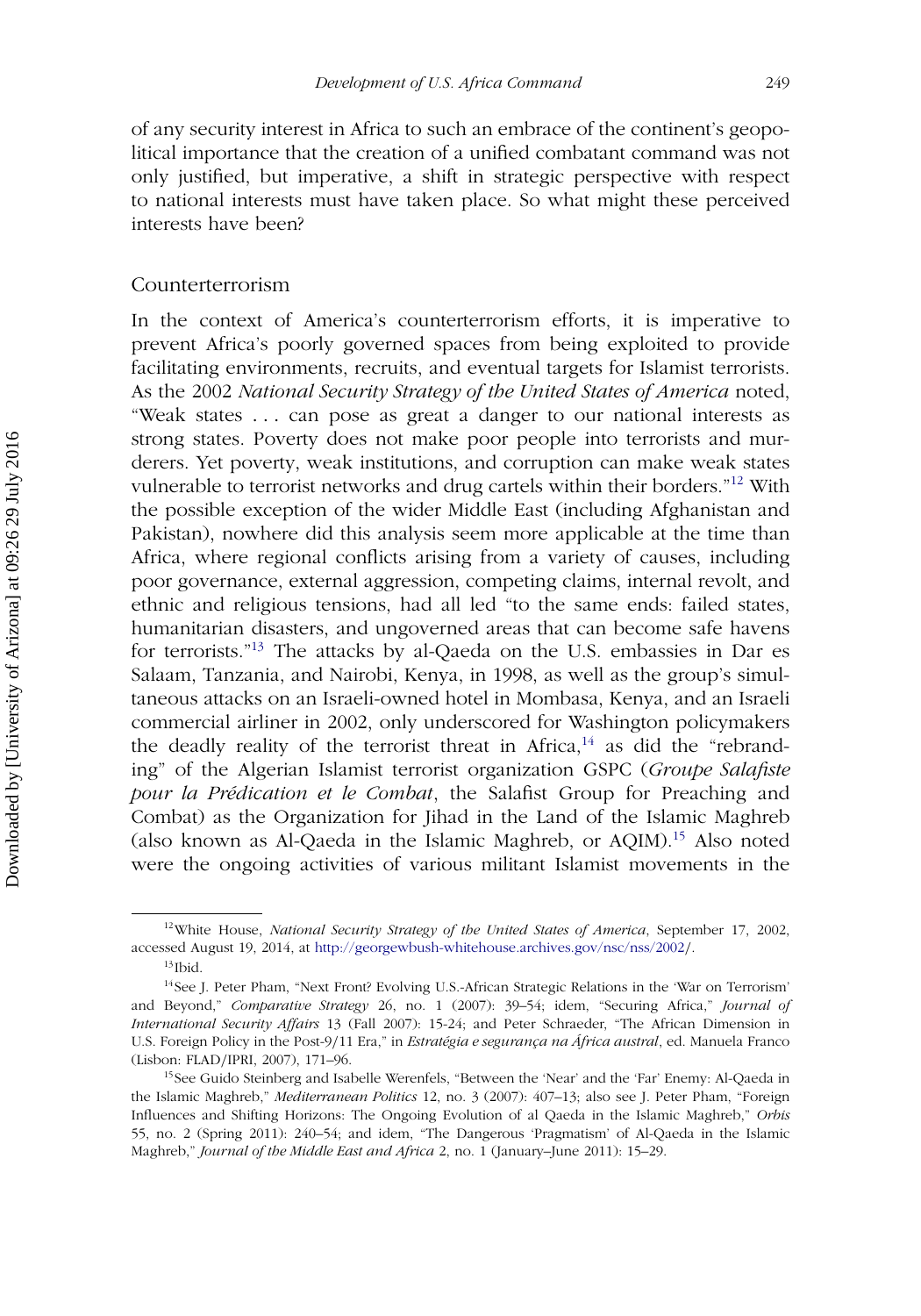territory of the former Somali Democratic Republic, $16$  including al-Shabaab, an al-Qaeda-linked group designated a "foreign terrorist organization" by the U.S. State Department in early 2008, as well as the threat posed to global commerce by Somali piracy[.17](#page-6-1) While the Somali piracy threat has largely been stemmed—the Somali coast experienced 15 incidents in 2013, down from 75 incidents in 2012 and a peak of 237 incidents in  $2011^{18}$  thanks to the placement of armed guards on ships, the establishment of international naval guards, and, perhaps more marginally, the influence of Somalia's government,<sup>19</sup> the fight against terrorism throughout the continent is far from over. As was underscored by an AQIM splinter group attack on Algeria's In Amenas gas plant in January 2013 that left at least thirty-nine foreign hostages dead and al-Shabaab's attack on Nairobi's Westgate Mall in September 2013 in retaliation for the African Union Mission to Somalia (AMISOM), an operation heavily backed by the United States, that left more than sixty-seven dead<sup>20</sup>—to say nothing of the September 2012 attack on the U.S. diplomatic compound in Benghazi, Libya, which ultimately cost the lives of U.S. ambassador J. Christopher Stevens and three other American diplomatic and intelligence officials—violent extremists continue to demonstrate their destructive capabilities and threat to Western interests across the African continent. In fact, shortly before he retired from his command, General Ham testified before the U.S. Senate that counterterrorism is AFRICOM's "highest priority and will remain so for the foreseeable future"<sup>21</sup> as extremist organizations—namely AQIM and its affiliates in North and West Africa, al-Shabaab in the Horn of Africa, $^{22}$  and Boko Haram in Nigeria and neighboring countries<sup>23</sup>—increasingly interact with each other across the continent.

<sup>16</sup>See, *inter alia*, Shaul Shay, *Somalia Bbetween Jihad and Restoration* (Edison, NJ: Transaction, 2008).17See Bibi van Ginkel and Frans-Paul van der Putten, eds., *The International Response to Somali*

<span id="page-6-0"></span>*Piracy: Challenges and Opportunities* (Leiden & Boston: Martinus Nijhoff, 2010).

<span id="page-6-1"></span><sup>18</sup>International Chamber of Commerce, "Somali Pirate Clampdown Caused Drop in Worldwide Piracy, IMB Reveals," January 15, 2014, accessed August 19, 2014, at [http://www.icc-ccs.org/news/904](http://www.icc-ccs.org/news/904-somali-pirate-clampdown-caused-drop-in-global-piracy-imb-reveals) [somali-pirate-clampdown-caused-drop-in-global-piracy-imb-reveals.](http://www.icc-ccs.org/news/904-somali-pirate-clampdown-caused-drop-in-global-piracy-imb-reveals)

<span id="page-6-3"></span><span id="page-6-2"></span><sup>19</sup>BBC, "Drop in sea piracy helped by big Somali improvement, says watchdog," January 15, 2014, accessed August 19, 2014, at [http://www.bbc.com/news/world-africa-25746045.](http://www.bbc.com/news/world-africa-25746045)

<sup>&</sup>lt;sup>20</sup>See Bronwyn Bruton and Paul D. Williams, "Cut-rate counterterrorism: Why America can no longer afford to outsource the war on al-Shabab," *Foreign Policy*, October 7, 2013, accessed August 19, 2014, at [http://www.foreignpolicy.com/articles/2013/10/07/cut\\_rate\\_counterterrorism.](http://www.foreignpolicy.com/articles/2013/10/07/cut_rate_counterterrorism)

<span id="page-6-4"></span><sup>&</sup>lt;sup>21</sup>U.S. Africa Command, "AFRICOM, TRANSCOM Commanders Testify Before Senate Armed Service Committee," March 7, 2013, accessed August 19, 2014, at [http://www.africom.mil/Newsroom/Transcript/](http://www.africom.mil/Newsroom/Transcript/10566/transcript-africom-transcom-commanders-testify-before-senate-armed-services-committee) [10566/transcript-africom-transcom-commanders-testify-before-senate-armed-services-committee.](http://www.africom.mil/Newsroom/Transcript/10566/transcript-africom-transcom-commanders-testify-before-senate-armed-services-committee)

<span id="page-6-6"></span><span id="page-6-5"></span><sup>22</sup>See Stig Jarle Hansen, *Al-Shabaab in Somalia: The History and Ideology of a Militant Islamist Group, 2005–2012* (New York: Oxford University Press, 2013).

<span id="page-6-7"></span><sup>23</sup>See J. Peter Pham, *Boko Haram's Evolving Threat*, African Security Brief 20 (Washington, D.C.: Africa Center for Strategic Studies, National Defense University, 2012).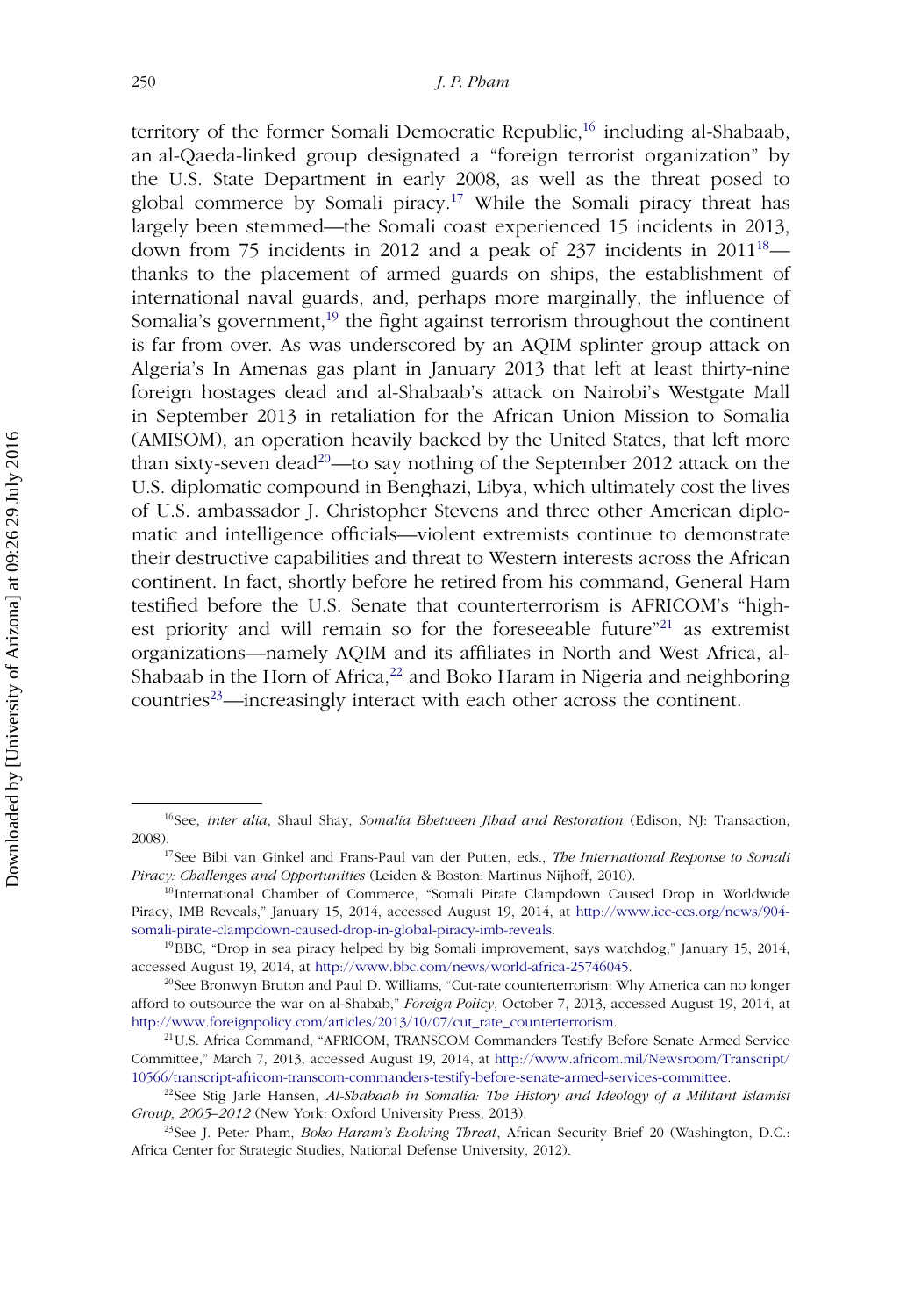#### Strategic Resources

Two other U.S. interests have been the protection of access to hydrocarbons and other strategic resources that Africa has in abundance and promotion of the integration of African nations into the global economy. Early in the Bush administration, even before the 9*/*11 attacks, the president's National Energy Policy Development Group, chaired by Vice President Dick Cheney, published a report that argued that the only way to maintain American prosperity was to ensure that the United States had reliable access to increasing quantities of oil and natural gas from both domestic and foreign sources.<sup>24</sup> Specifically, the report expressed concern about the "policy challenge" posed by "the concentration of world oil production in any one area of the world["25](#page-7-1) (i.e., the Persian Gulf region) and suggested that among those places to which America might turn for a more diversified supply was sub-Saharan Africa, which held "7 percent of world oil reserves and 11 percent of world oil production" and was "expected to be one of the fastest-growing sources of oil and gas for the American market.["26](#page-7-2) In fact, in 2008, the last year of the Bush presidency, data from the U.S. Department of Energy's Energy Information Administration showed that African countries were the source of more of America's petroleum imports (916,727,000 barrels, or 19.5% of U.S. imports) than were the states of the Persian Gulf region (868,516,000 barrels, or  $18.4\%$ ).<sup>27</sup>

While the prospects for oil in Africa remain optimistic—124 billion barrels of proven oil reserves as of the end of  $2012^{28}$ —the inauguration of Barack Obama as president appears to have led to a digression from the Bush strategy. The new administration's White House website proclaims its goal to "eliminate our current imports from the Middle East and Venezuela within ten years.["29](#page-7-5) In fact, much of America's demand for oil has been met by increased Gulf imports and ramped-up domestic American production, especially as a result of the "shale gas revolution," rather than by additional

<sup>24</sup>National Energy Policy Development Group, *Reliable, Affordable, and Environmentally Sound Energy for America's Future: Report of the National Energy Policy Development Group* (Washington, D.C.: U.S. Government Printing Office, May 16, 2001), accessed August 19, 2014, at [http://www.dtic.mil/cgi](http://www.dtic.mil/cgi-bin/GetTRDoc?AD=ADA392171&Location=U2&doc=GetTRDoc.pdf)bin/GetTRDoc?AD=[ADA392171&Location](http://www.dtic.mil/cgi-bin/GetTRDoc?AD=ADA392171&Location=U2&doc=GetTRDoc.pdf)=U2&doc=GetTRDoc.pdf.

<span id="page-7-0"></span> $25$ Ibid.

<span id="page-7-4"></span><span id="page-7-3"></span><span id="page-7-2"></span><span id="page-7-1"></span><sup>26</sup>Ibid.

<sup>27</sup>U.S. Department of Energy, Energy Information Administration, "US Total Crude Oil and Products Imports," February 27, 2009, accessed August 19, 2014, at [http://tonto.eia.doe.gov/dnav/pet/](http://tonto.eia.doe.gov/dnav/pet/pet_move_impcus_a2_nus_ep00_im0_mbbl_m.htm) [pet\\_move\\_impcus\\_a2\\_nus\\_ep00\\_im0\\_mbbl\\_m.htm.](http://tonto.eia.doe.gov/dnav/pet/pet_move_impcus_a2_nus_ep00_im0_mbbl_m.htm)

<sup>28</sup>KPMG Africa, *Oil and Gas in Africa: Africa's Reserves, Potential, and Prospects* (KMPG Africa Limited, 2013), accessed August 19, 2014, at [https://www.kpmg.com/Africa/en/IssuesAndInsights/](https://www.kpmg.com/Africa/en/IssuesAndInsights/Articles-Publications/Documents/Oil%20and%20Gas%20in%20Africa.pdf) [Articles-Publications/Documents/Oil%20and%20Gas%20in%20Africa.pdf.](https://www.kpmg.com/Africa/en/IssuesAndInsights/Articles-Publications/Documents/Oil%20and%20Gas%20in%20Africa.pdf)

<span id="page-7-5"></span><sup>29</sup>White House, "Energy Plan Overview," accessed August 19, 2014, at [http://www.whitehouse.gov/](http://www.whitehouse.gov/agenda/energy_and_environment) [agenda/energy\\_and\\_environment](http://www.whitehouse.gov/agenda/energy_and_environment)*/*.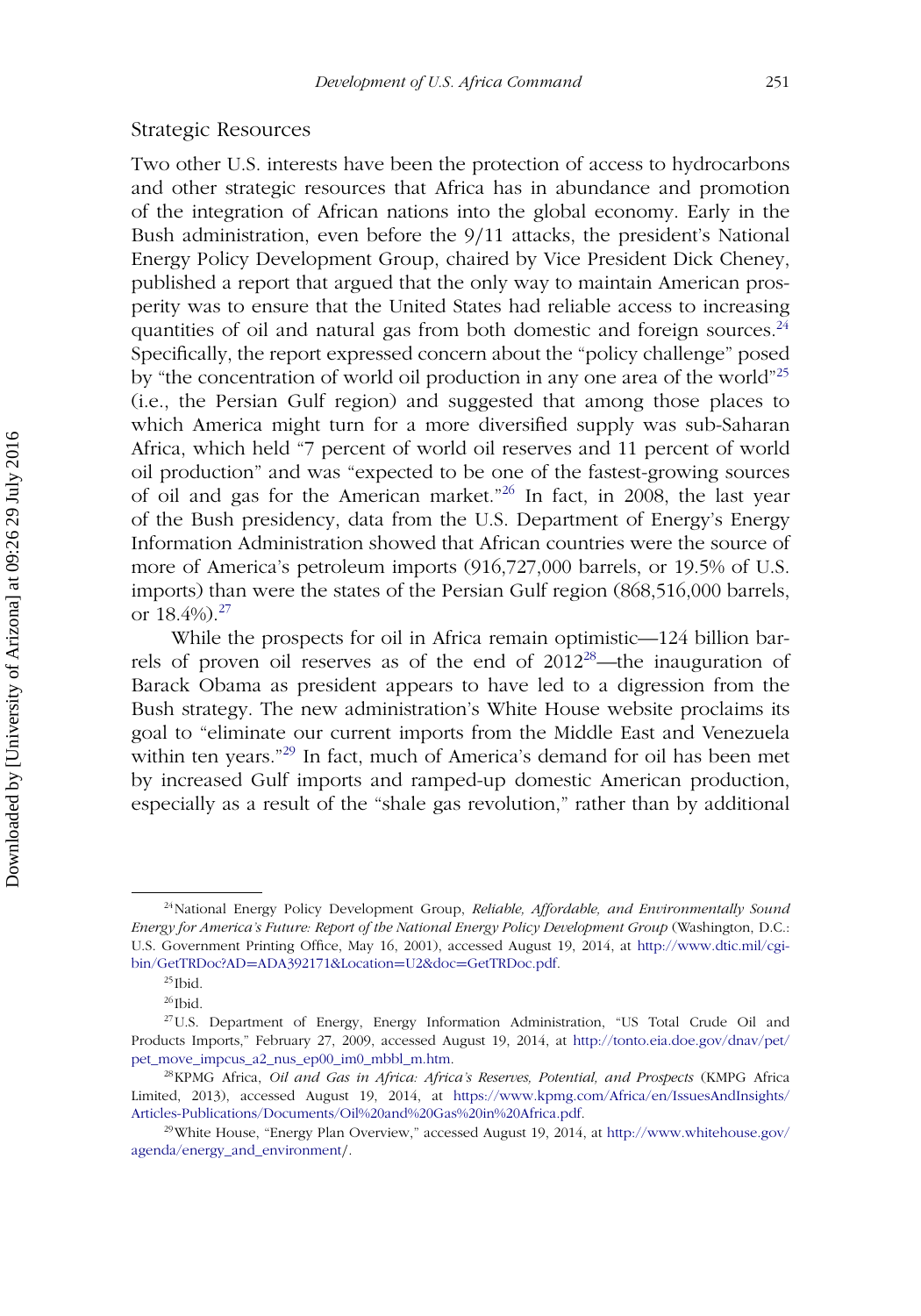imports from Africa, which have actually decreased. $30$  American imports of Nigerian crude, for example, have virtually ceased altogether.<sup>31</sup> Nevertheless, U.S. planners are also cognizant that other countries, including China, India, and Russia, have been attracted by the African continent's natural wealth and have recently increased their own engagements there.<sup>32</sup>

Of course, hydrocarbons are not the only natural resources for which there is high demand. Africa holds 95 percent of the world's reserves of platinum group metals, 90 percent of its chromite ore reserves, and 85 percent of its phosphate rock reserves, as well as more than half of its cobalt and one-third of its bauxite. African agriculture's importance is also growing as demand for food by the developing world's rising and increasingly affluent populations surges, even as local resources diminish. In contrast, in many places in Africa, the proportion of arable land under cultivation is negligible: in South Sudan and the Democratic Republic of the Congo, to cite just two cases, less than 10 percent of potential cropland has been exploited.<sup>33</sup>

Although most U.S. officials have, insofar as possible, avoided confrontation with other outside actors—and, indeed, have gone out of their way to seek cooperation in areas where their interests, and those of Africans, complement each other—representatives of both American political parties have also been careful to emphasize the need to be vigilant to ensure that there are no monopolies or preferential treatment. In fact, during the 2008 presidential contest, Witney Schneidman, a former deputy assistant secretary of state for African affairs who served as co-chair of the Obama campaign's Africa advisory group, spoke explicitly of the need to "engage the Chinese to establish the rules of the road and to ensure that we are working at common purpose to enhance economic development on the continent."<sup>34</sup>

<span id="page-8-0"></span><sup>30</sup>U.S. Energy Information Administration, "U.S. Imports by Country of Origin," June 2014, accessed August 19, 2014, at [http://www.eia.gov/dnav/pet/pet\\_move\\_impcus\\_a2\\_nus\\_ep00\\_im0\\_mbbl\\_m.htm.](http://www.eia.gov/dnav/pet/pet_move_impcus_a2_nus_ep00_im0_mbbl_m.htm)

<sup>31</sup>See John Ofikhenua, "U.S. stops importation of Nigeria's oil over shale," *Nation* (Lagos), June 5, 2014, accessed August 19, 2014, at [http://thenationonlineng.net/new/u-s-stops-importation-nigerias-oil](http://thenationonlineng.net/new/u-s-stops-importation-nigerias-oil-shale-says-minister)[shale-says-minister](http://thenationonlineng.net/new/u-s-stops-importation-nigerias-oil-shale-says-minister)*/*.

<span id="page-8-1"></span><sup>32</sup>See J. Peter Pham, "China's African Strategy and Its Implications for U.S. Interests," *American Foreign Policy Interests* 28, no. 3, (May*/*June 2006): 239–53; idem, "India's Expanding Relations with Africa and Their Implications for U.S. Interests," *American Foreign Policy Interests* 29, no. 5 (September*/*October 2007): 341–52; idem, "Back to Africa: Russia's New African Engagement," in *Africa and the New World Era: From Humanitarianism to a Strategic View*, ed. Jack Mangala (New York: Palgrave Macmillan, 2010), 71–83; idem, "Inde-Afrique, un Marriage Discret," *Alternatives Internationales* 53 (December 2011): 10–13; idem, "What Xi sees in Africa," *New Atlanticist,* March 25, 2013, accessed August 19, 2014, at [http://www.](http://www.atlanticcouncil.org/blogs/new-atlanticist/what-xi-sees-in-africa) [atlanticcouncil.org/blogs/new-atlanticist/what-xi-sees-in-africa;](http://www.atlanticcouncil.org/blogs/new-atlanticist/what-xi-sees-in-africa) idem, "India's New African Horizons: An American Perspective," *Africa Review* 5, no. 2 (2013): 93–103; and idem, "Russia's return to Africa," *New Atlanticist,* March 13, 2014, accessed August 19, 2014, at [http://www.atlanticcouncil.org/publications/](http://www.atlanticcouncil.org/publications/articles/russia-s-return-to-africa) [articles/russia-s-return-to-africa.](http://www.atlanticcouncil.org/publications/articles/russia-s-return-to-africa)

<span id="page-8-2"></span><sup>33</sup>See idem, "Africa Emergent: Five Trends Driving Africa's Buoyant Economic Prospects," *Diplomatic Courier* 6, no. 4 (July*/*August 2012): 8–10.

<span id="page-8-4"></span><span id="page-8-3"></span><sup>34</sup>Witney Schneidman, "Africa: Obama's three objectives for the Ccntinent," *allAfrica.com,* September 29, 2008, accessed August 19, 2014, at [http://allafrica.com/stories/200809291346.html.](http://allafrica.com/stories/200809291346.html)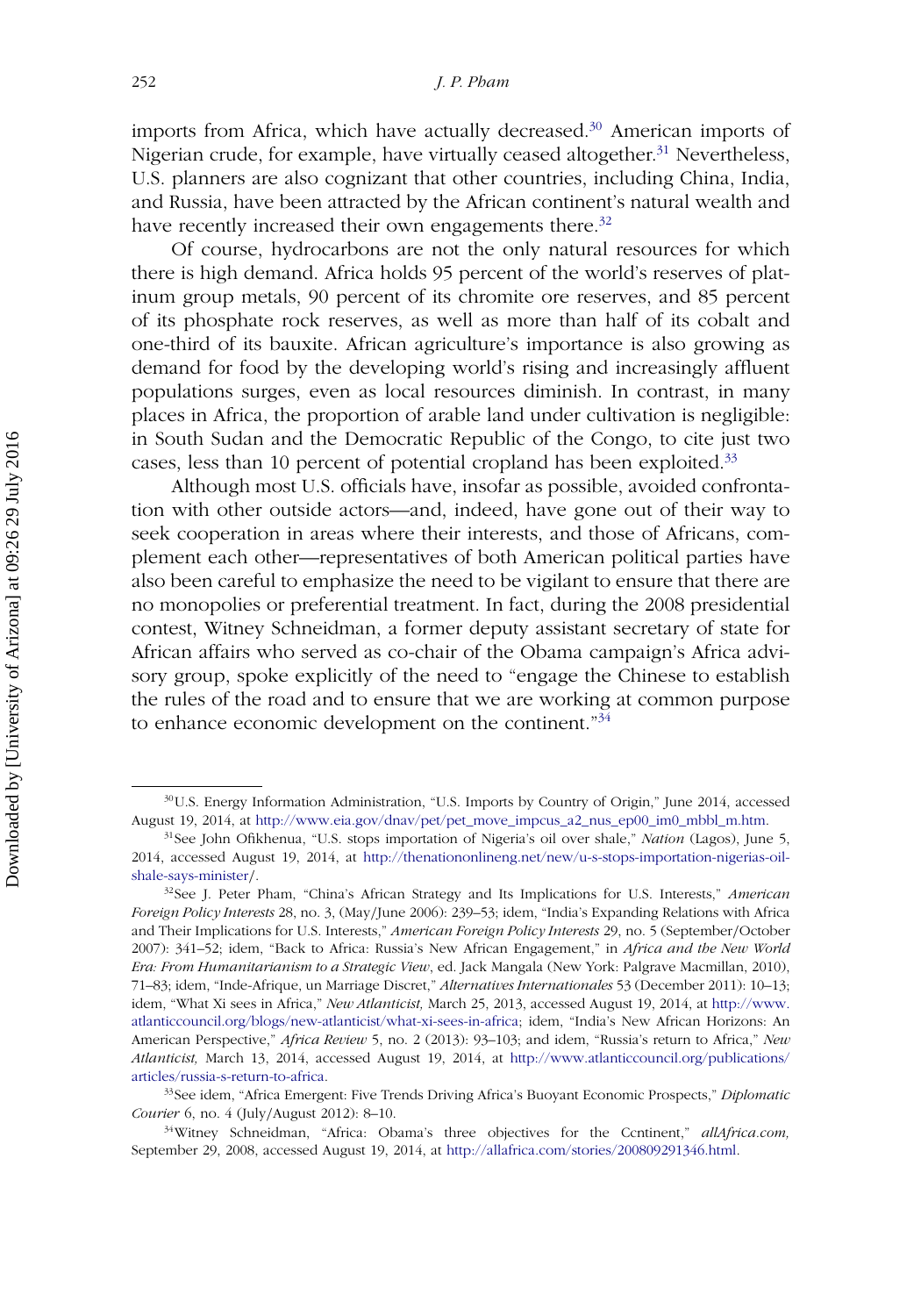# Humanitarian Assistance and Development

Yet another priority of U.S. foreign policy is the empowerment of Africans and other partners to cope with the myriad humanitarian challenges, both manmade and natural, that afflict the continent at a seemingly disproportionate rate. These challenges include not just the devastating tolls that conflict, poverty, and disease, especially HIV*/*AIDS, exact on Africans, but also the depredations the inhabitants suffer at the hands of the continent's remaining rogue regimes. While not an "interest" in the classical political realist sense, this preoccupation reflects a certain type of idealism that has been part and parcel of the United States' foreign policy throughout its history.<sup>35</sup> While Africa boasts the world's fastest rate of population growth—by 2030, Africans will number more than 1.6 billion,  $36 \text{ up from } 900$  million at the dawn of the twenty-first century and more than the combined populations of Europe and North America—the dynamic potential implicit in this expected growth is constrained by economic and epidemiological factors. At the time AFRICOM was created, the United Nations Development Programme (UNDP)had determined that all twenty-two of the countries with "low development" in the world were African states.<sup>37</sup> While sub-Saharan Africa was then home to only 10 percent of the world's population, nearly two-thirds of the people infected with HIV (24.7 million) were sub-Saharan Africans, with an estimated 2.8 million becoming infected in 2006, more than in any other region in the world[.38](#page-9-3) Rates of HIV infection appear to have stabilized—with an estimated 1.6 million new infections in 2012—although the 25 million sub-Saharan Africans currently living with HIV present a formidable public health challenge.<sup>39</sup>

Although the Bush administration's 2003 *National Strategy for Combating Terrorism* argued that terrorist organizations have little in common with the poor and destitute, it also acknowledged that terrorists can

<sup>35</sup>See Walter Russell Mead, *Special Providence: American Foreign Policy and How It Changed the World* (New York*/*London: Routledge, 2001).

<span id="page-9-0"></span><sup>&</sup>lt;sup>36</sup>Population Reference Bureau, "World Population Data Sheet 2013," accessed August 19, 2014, at [http://www.prb.org/Publications/Datasheets/2013/2013-world-population-data-sheet/world-map.aspx#](http://www.prb.org/Publications/Datasheets/2013/2013-world-population-data-sheet/world-map.aspx#table/world/population/2013) [table/world/population/2013](http://www.prb.org/Publications/Datasheets/2013/2013-world-population-data-sheet/world-map.aspx#table/world/population/2013); and African Development Bank Group, "Africa's Demographic Trends," March 7, 2012, 1, accessed August 19, 2014, at [http://www.afdb.org/fileadmin/uploads/afdb/Documents/](http://www.afdb.org/fileadmin/uploads/afdb/Documents/Policy-Documents/FINAL%20Briefing%20Note%204%20Africas%20Demographic%20Trends.pdf) [Policy-Documents/FINAL%20Briefing%20Note%204%20Africas%20Demographic%20Trends.pdf.](http://www.afdb.org/fileadmin/uploads/afdb/Documents/Policy-Documents/FINAL%20Briefing%20Note%204%20Africas%20Demographic%20Trends.pdf)

<span id="page-9-1"></span><sup>37</sup>United Nations Development Programme (UNDP), *Human Development Report 2007/2008. Fighting Climate Change: Human Solidarity in a Divided World* (New York: Palgrave Macmillan, 2007), 229–32.

<span id="page-9-2"></span><sup>38</sup>Joint United Nations Programme on HIV*/*AIDS (UNAIDS), *2006 AIDS Epidemic Report* (Geneva: UNAIDS, 2006), 10.

<span id="page-9-4"></span><span id="page-9-3"></span><sup>39</sup>UNAIDS and World Health Organization, "Core Epidemiology Slides," September 2013, 4, accessed August 19, 2014, at [http://www.unaids.org/en/media/unaids/contentassets/documents/epidemiology/](http://www.unaids.org/en/media/unaids/contentassets/documents/epidemiology/2013/gr2013/201309_epi_core_en.pdf) [2013/gr2013/201309\\_epi\\_core\\_en.pdf.](http://www.unaids.org/en/media/unaids/contentassets/documents/epidemiology/2013/gr2013/201309_epi_core_en.pdf)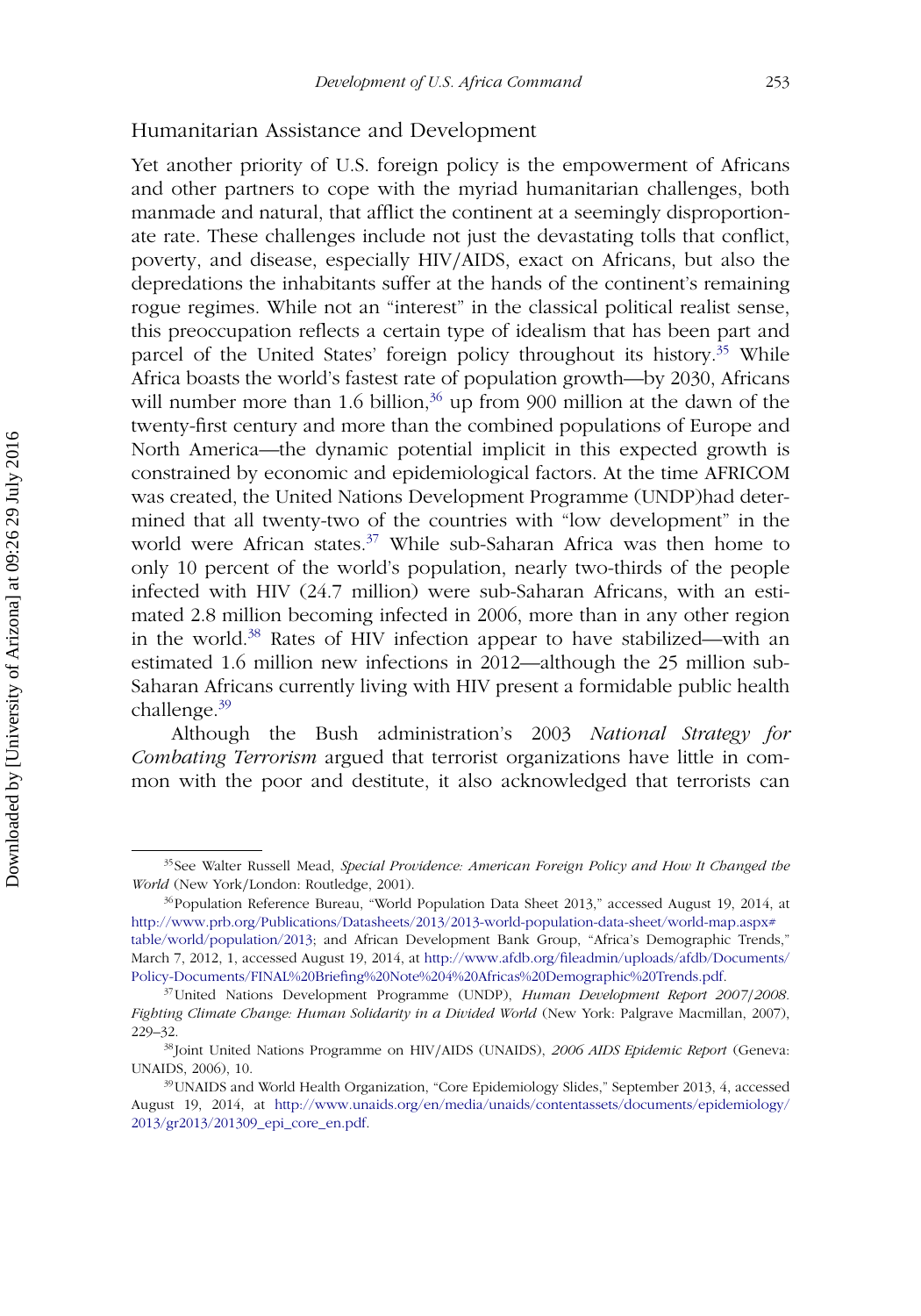exploit these socioeconomic conditions to their advantage.<sup>40</sup> And exploitation of the poor remains a potential threat, as evidenced by the 2013 *Human Development Report,* in which the UNDP found that, out of forty-four "low development" countries, thirty-five are African states.<sup>41</sup> The Bush administration, working with Congress, consolidated the comprehensive trade and investment policy for Africa introduced by the Clinton administration in the African Growth and Opportunity Act (AGOA) of 2000, which substantially lowered commercial barriers between the United States and African countries and allowed sub-Saharan African countries to qualify for trade benefits. It also made HIV*/*AIDS on the continent a priority, with twelve of the fifteen focus countries in the President's Emergency Plan for AIDS Relief (PEPFAR) being in Africa, including Botswana, Côte d'Ivoire, Ethiopia, Kenya, Mozambique, Namibia, Nigeria, Rwanda, South Africa, Tanzania, Uganda, and Zambia. With a five-year, \$15 billion price tag, PEPFAR, announced in 2003, was the largest commitment ever made by any nation to an international health initiative dedicated to a single disease—and that was before the 110th Congress, by a broad bipartisan majority, passed the Tom Lantos and Henry J. Hyde United States Global Leadership Against HIV*/*AIDS, Tuberculosis, and Malaria Reauthorization Act of 2008, tripling the initiative's funding to \$48 billion over the next five years. The initiative's funding has remained steady since then, averaging over \$6 billion a year into 2013 for a cumulative \$52.3 billion spent on PEPFAR programming since its inception. $42$  Meanwhile, the Millennium Challenge Corporation (MCC), established in 2004, is perhaps the most important innovation in bilateral foreign assistance in several decades.<sup>43</sup> Before a country can become eligible to receive assistance, the MCC's board examines its performance using a series of independent policy indicators, selecting eligible countries based on positive trends. The MCC's Millennium Challenge Account provides money to qualifying countries for "compact agreements" to fund specific major programs designated by the aid recipient and targeted at reducing poverty and stimulating economic growth; the MCC also funds "threshold programs" that aim to improve countries' performance with an eye toward their achieving "compact" status. More than half of the eighty-three countries worldwide that

<sup>40</sup>White House, *National Strategy for Combating Terrorism*, February 14, 2003, accessed August 19, 2014, at [http://www.isn.ethz.ch/isn/Digital-Library/Publications/Detail/](http://www.isn.ethz.ch/isn/Digital-Library/Publications/Detail/?ord516=OrgaGrp&ots591=0c54e3b3-1e9c-be1e-2c24-a6a8c7060233&lng=en&id=10217) ?ord516=OrgaGrp&ots591=[0c54e3b3-1e9c-be1e-2c24-a6a8c7060233&lng](http://www.isn.ethz.ch/isn/Digital-Library/Publications/Detail/?ord516=OrgaGrp&ots591=0c54e3b3-1e9c-be1e-2c24-a6a8c7060233&lng=en&id=10217)=en&id=10217. 41UNDP, *Human Development Report 2013. The Rise of the South: Human Progress in a Diverse*

<span id="page-10-0"></span>*World* (New York: UNDP, 2013), 192–93, accessed August 19, 2014, at [http://hdr.undp.org/sites/default/](http://hdr.undp.org/sites/default/files/reports/14/hdr2013_en_complete.pdf) [files/reports/14/hdr2013\\_en\\_complete.pdf.](http://hdr.undp.org/sites/default/files/reports/14/hdr2013_en_complete.pdf)

<span id="page-10-1"></span> $42$ U.S. President's Emergency Plan for AIDS Relief, "Shared Responsibility—Strengthening Results for an AIDS-Free Generation: The Latest PEPFAR Funding," March 2014, accessed August 19, 2014, at [http://](http://www.pepfar.gov/documents/organization/189671.pdf) [www.pepfar.gov/documents/organization/189671.pdf.](http://www.pepfar.gov/documents/organization/189671.pdf)

<span id="page-10-3"></span><span id="page-10-2"></span><sup>43</sup>See Steven W. Hook, "Ideas and Change in U.S. Foreign Policy: Inventing the Millennium Challenge Corporation," *Foreign Policy Analysis* 4, no. 2 (April 2008): 147–67.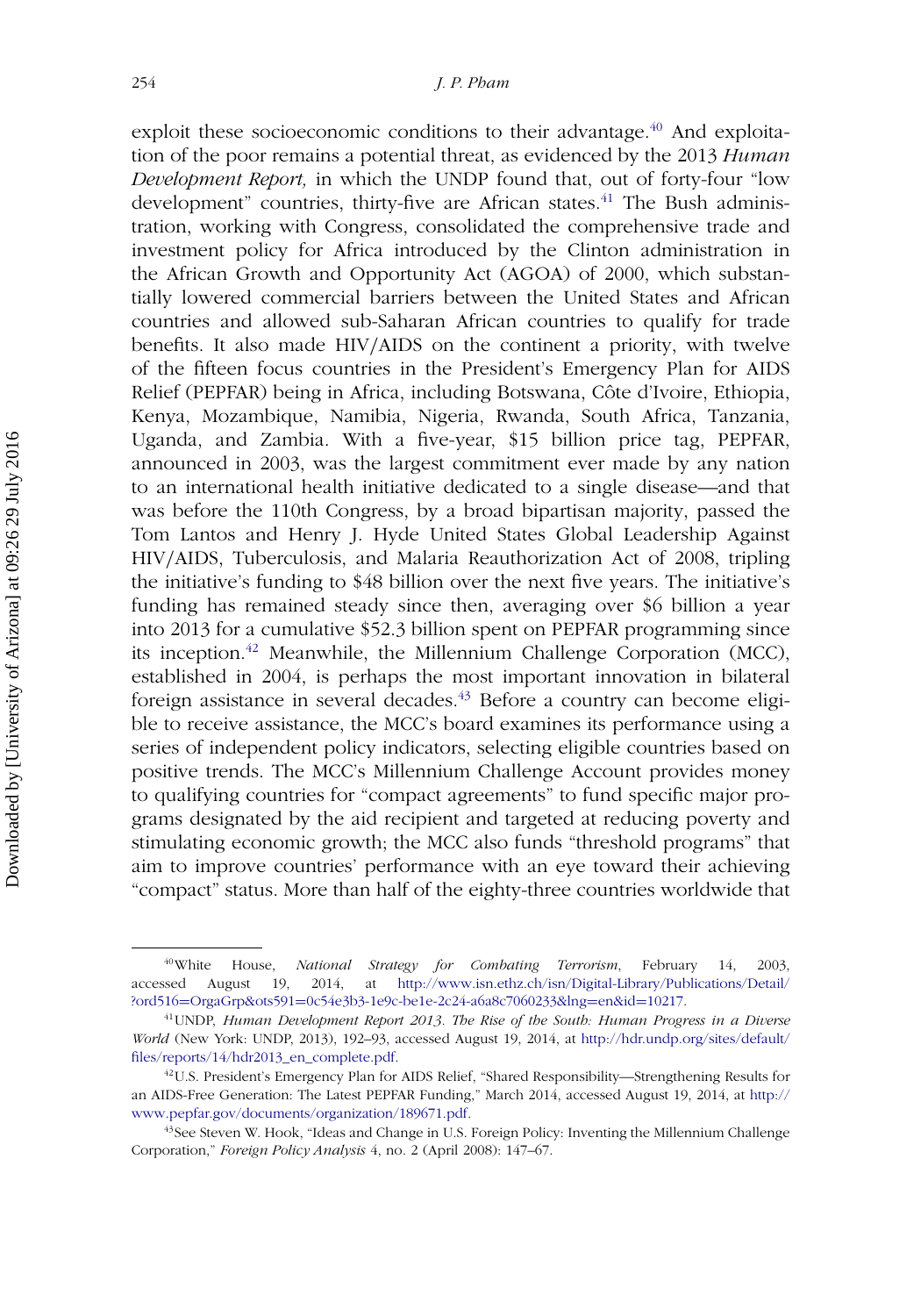have been eligible for some MCC funding, either through the "threshold program" or through "compact assistance," since the initiative's inception are in Africa.<sup>44</sup> Under the Obama administration, funding for this signature initiative peaked at \$1.105 billion in fiscal year 2010 before leveling off at just over \$898 million for fiscal years 2011 to 2014. The request that the administration has submitted to Congress for fiscal year 2015 (which begins October 1,  $2014$ ) is for \$1 billion.<sup>45</sup>

Increasingly, trade and investment have become the points of emphasis in U.S. discussions of African development as policymakers from the president down come to recognize the extraordinary entrepreneurial dynamism that characterizes much of African business, as well as the reality that the continent is home to seven of the ten fastest-growing economies in the world and is not just a perennial beneficiary of charitable handouts in need of constant rescue. In fact, this new tone dominated the first-ever U.S.–African Leaders Summit held in Washington in August 2014.<sup>46</sup>

## Shared Interests

Of course, the United States is not alone in having strategic interests in Africa, and, in fact, Washington policymakers and analysts are showing greater sensibility of the common objectives on the continent that they share with many of America's treaty allies and other traditional partners, both in Africa and in Europe. Increasingly, these allies have sought ways to work together to achieve those goals. For example, the links between the United States and Morocco are among the oldest of America's diplomatic bonds, with Sultan Mohammed III being, in 1777, the first foreign sovereign to recognize the independence of the thirteen former British colonies. However, it is only more recently that the vital role the North African country can play in African security and development has become more fully appreciated by the United States.<sup>47</sup> Following a November 2013 meeting in Washington between

<sup>44</sup>African countries currently eligible for MCC "threshold" or "compact" assistance include Benin, Burkina Faso, Burundi, Cameroon, Cape Verde, Central African Republic, Chad, Comoros, Republic of Congo, Côte d'Ivoire, Democratic Republic of the Congo, Djibouti, Egypt, Eritrea, Ethiopia, Gambia, Ghana, Guinea, Guinea-Bissau, Kenya, Lesotho, Liberia, Madagascar, Malawi, Mali, Mauritania, Morocco, Mozambique, Niger, Nigeria, Rwanda, São Tomé and Príncipe, Senegal, Sierra Leone, Somalia, South Sudan, Sudan, Swaziland, Tanzania, Togo, Uganda, Zambia, and Zimbabwe. Of course not all "eligible" countries are awarded the modest "threshold" grants, much less given the sought-after "compacts" that are the ultimate goal.

<span id="page-11-0"></span><sup>45</sup>See Curt Tarnoff, "Millennium Challenge Corporation," *Congressional Research Service,* April 8, 2014, 19, accessed August 19, 2014, at [http://www.fas.org/sgp/crs/row/RL32427.pdf.](http://www.fas.org/sgp/crs/row/RL32427.pdf)

<span id="page-11-1"></span><sup>46</sup>See Jim Randle, "Trade, investment, growth are key issues at U.S.-Africa summit," *Voice of America*, July 30, 2014, accessed October 27, 2014, at [http://www.voanews.com/content/trade-investment-growth](http://www.voanews.com/content/trade-investment-growth-are-key-issues-at-us-africa-summit/1968479.html)[are-key-issues-at-us-africa-summit/1968479.html.](http://www.voanews.com/content/trade-investment-growth-are-key-issues-at-us-africa-summit/1968479.html)

<span id="page-11-3"></span><span id="page-11-2"></span><sup>47</sup>See J. Peter Pham, *Morocco's Vital Role in Northwest Africa's Security and Development*, Atlantic Council Issue Brief, November 2013, accessed August 19, 2014, at [http://www.atlanticcouncil.org/images/](http://www.atlanticcouncil.org/images/publications/Moroccos_Vital_Role.pdf) [publications/Moroccos\\_Vital\\_Role.pdf.](http://www.atlanticcouncil.org/images/publications/Moroccos_Vital_Role.pdf)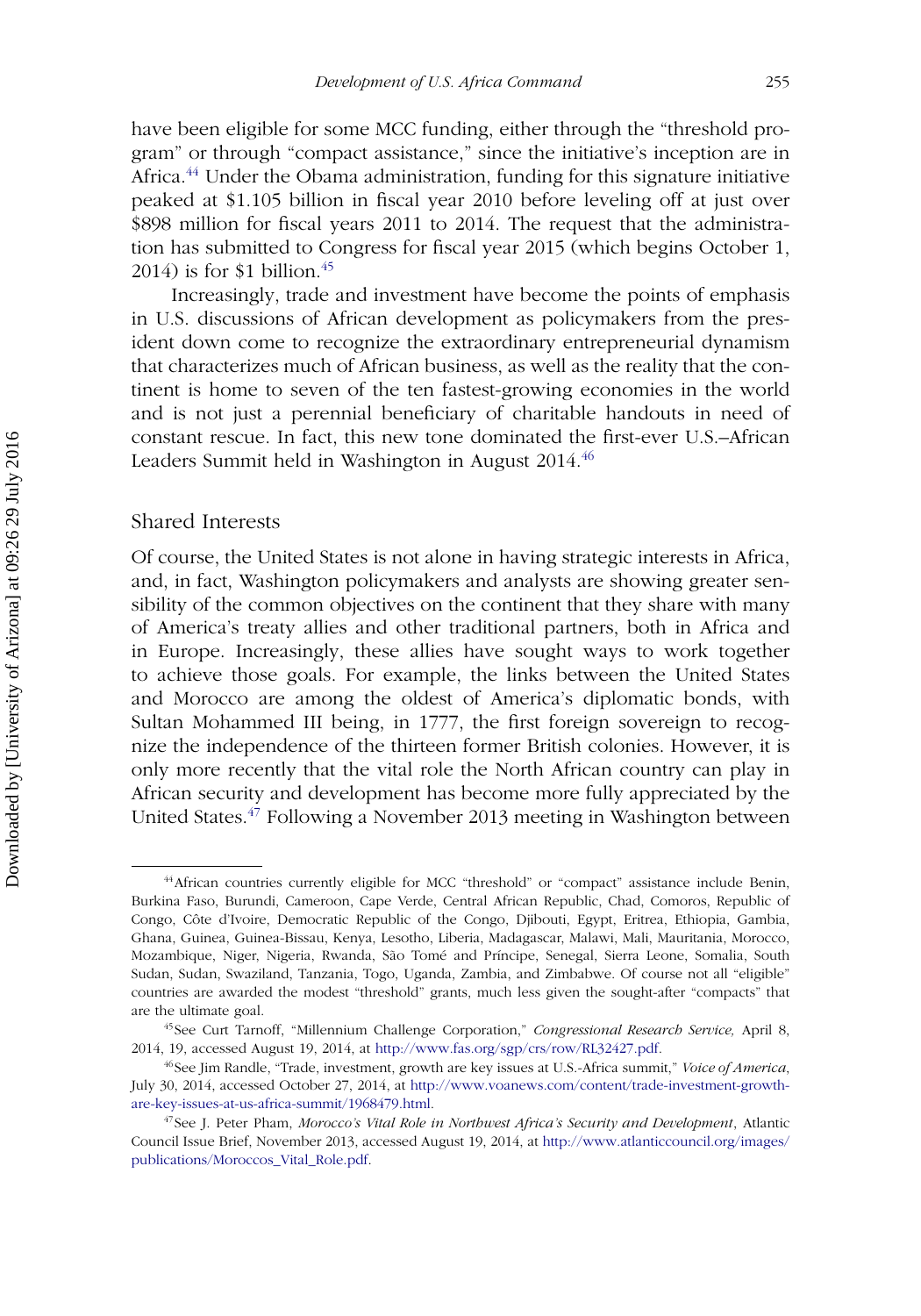President Barack Obama and King Mohammed VI, a joint statement noted that "the two Heads of State were pleased to note their common assessment of the critical role of human and economic development in promoting stability and security on the African continent, and committed to explore in greater detail concrete options for pragmatic, inclusive cooperation around economic and development issues of mutual interest." This statement further committed both countries "to explore joint initiatives to promote human development and stability through food security, access to energy, and the promotion of trade" across Africa.<sup>48</sup>

Similarly, during the February 2014 state visit to the United States of French president François Hollande, he and Obama published a joint opinion editorial hailing Franco-American cooperation in Africa:

Perhaps nowhere is our new partnership on more vivid display than in Africa. In Mali, French and African Union forces—with U.S. logistical and information support—have pushed back al-Qaeda-linked insurgents, allowing the people of Mali to pursue a democratic future. Across the Sahel, we are partnering with countries to prevent al-Qaeda from gaining new footholds. In the Central African Republic, French and African Union soldiers—backed by American airlift and support—are working to stem violence and create space for dialogue, reconciliation and swift progress to transitional elections.

Across the continent, from Senegal to Somalia, we are helping train and equip local forces so they can take responsibility for their own security. We are partnering with governments and citizens who want to strengthen democratic institutions, improve agriculture and alleviate hunger, expand access to electricity and deliver the treatment that saves lives from infectious diseases. Our two countries were the earliest and are among the strongest champions of the Global Fund to Fight AIDS, Tuberculosis and Malaria.<sup>49</sup>

# <span id="page-12-0"></span>AFRICOM IN ACTION

If the establishment of a military command was intended primarily to secure U.S. national interests in Africa—and evidence seems to indicate that this is not an unfair characterization, the repeated denials of some officials

<sup>48</sup>White House, Office of the Press Secretary, "Joint Statement of the United States of America and the Kingdom of Morocco," November 22, 2013, accessed August 19, 2014, at [http://www.whitehouse.](http://www.whitehouse.gov/the-press-office/2013/11/22/joint-statement-united-states-america-and-kingdom-morocco) [gov/the-press-office/2013/11/22/joint-statement-united-states-america-and-kingdom-morocco.](http://www.whitehouse.gov/the-press-office/2013/11/22/joint-statement-united-states-america-and-kingdom-morocco)

<span id="page-12-1"></span><sup>49</sup>Barack Obama and François Hollande, "France and the U.S. enjoy a renewed alliance," *Washington Post*, February 10, 2014, accessed August 19, 2014, at [http://www.washingtonpost.com/](http://www.washingtonpost.com/opinions/obama-and-hollande-france-and-the-us-enjoy-a-renewed-alliance/2014/02/09/039ffd34-91af-11e3-b46a-5a3d0d2130da_story.html) [opinions/obama-and-hollande-france-and-the-us-enjoy-a-renewed-alliance/2014/02/09/039ffd34-91af-](http://www.washingtonpost.com/opinions/obama-and-hollande-france-and-the-us-enjoy-a-renewed-alliance/2014/02/09/039ffd34-91af-11e3-b46a-5a3d0d2130da_story.html)[11e3-b46a-5a3d0d2130da\\_story.html.](http://www.washingtonpost.com/opinions/obama-and-hollande-france-and-the-us-enjoy-a-renewed-alliance/2014/02/09/039ffd34-91af-11e3-b46a-5a3d0d2130da_story.html)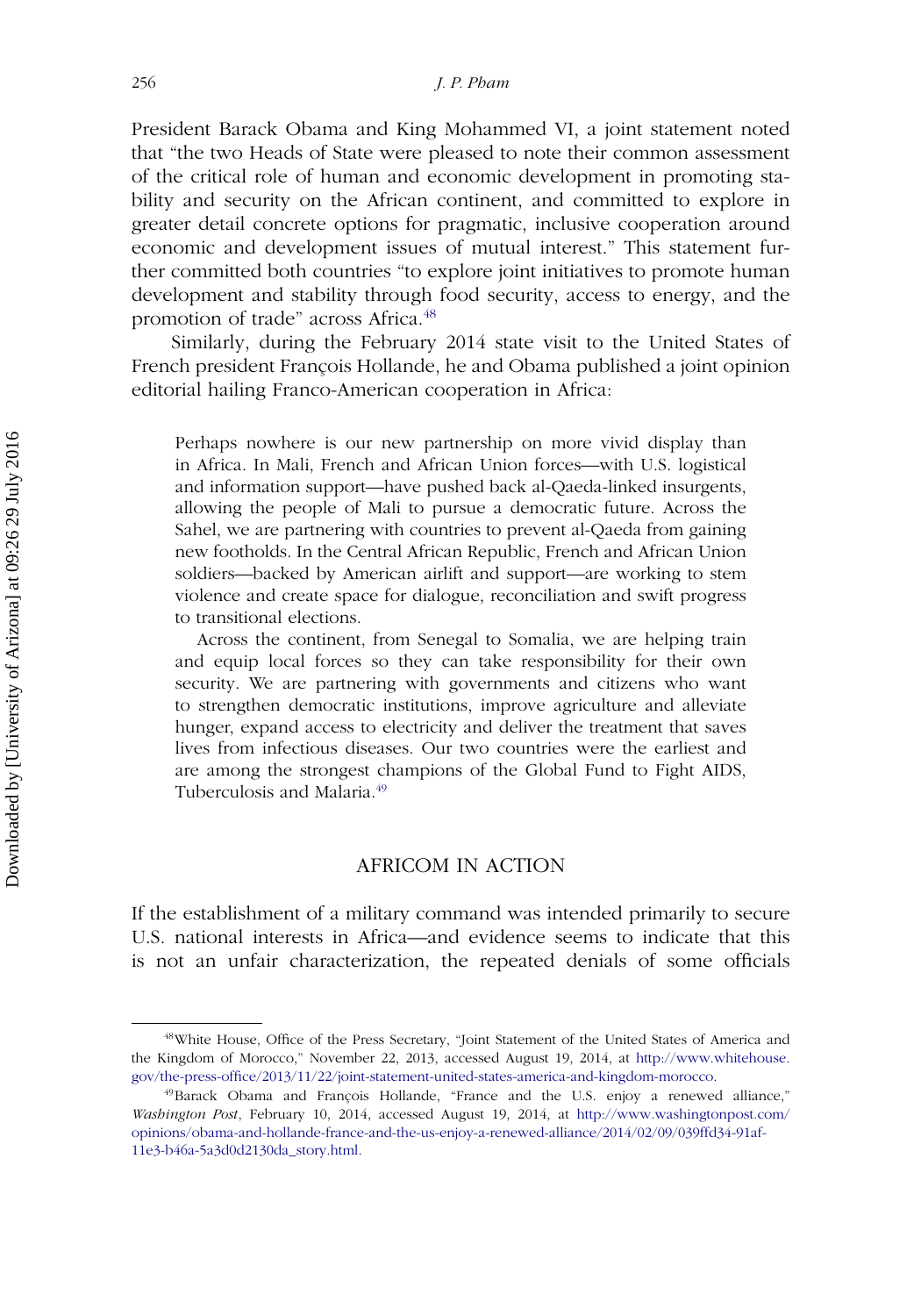notwithstanding—how has the experiment worked out so far? And how have the interests of Africans fared in the process?

Amid all the controversy that the establishment of the new command engendered, one would be excused for mistakenly believing, on the basis of the arguments adduced by both its critics and some defenders, that American security engagement in Africa was an entirely new phenomenon, rather than one with a history dating back two centuries.<sup>50</sup> In fact, U.S. Defense Department agencies have been continuously involved in a number of security cooperation efforts across Africa, responsibility for the implementation of which was simply assumed by AFRICOM after its creation instead of being parceled out among three separate commands.<sup>51</sup>

# Pan-Sahel and Trans-Sahara

The U.S.-led counterterrorism program in the Maghreb and Sahel is an example of this evolution. In late 2002, for example, the State Department launched the Pan-Sahel Initiative (PSI), a modest effort to provide border security and other counterterrorism assistance to Chad, Mali, Mauritania, and Niger using personnel from U.S. Army Special Forces attached to the Special Operations Command Europe (SOCEUR), a component of the Stuttgart, Germany–based U.S. European Command. Funding for the PSI was modest, amounting to under \$7 million in fiscal year 2004, most of which was spent on training military units from the four partner countries. U.S. Marines were also involved with certain aspects of the training, and Air Force personnel provided support, including medical and dental care for members of local units as well as neighboring residents. The program's modest funding was stretched to provide participating military forces with nonlethal equipment, including Toyota Land Cruisers, uniforms, and global positioning system (GPS) devices.<sup>52</sup> As a follow-up to the PSI, as well as to overcome what then–Deputy Assistant Secretary of Defense for African Affairs

<sup>&</sup>lt;sup>50</sup>See J. Peter Pham, "Been There, Already Doing That: America's Ongoing Security Engagement in Africa," *Contemporary Security Policy* 30, no. 1 (April 2009): 72–78.

<span id="page-13-0"></span><sup>&</sup>lt;sup>51</sup>Before the establishment of AFRICOM, EUCOM's area of responsibility embraced Algeria, Angola, Benin, Botswana, Burkina Faso, Burundi, Cameroon, Cape Verde, Central African Republic, Chad, Democratic Republic of the Congo, Republic of Congo (Brazzaville), Côte d'Ivoire, Equatorial Guinea, Gabon, Gambia, Ghana, Guinea, Guinea-Bissau, Lesotho, Liberia, Libya, Malawi, Mali, Mauritania, Morocco, Mozambique, Namibia, Niger, Nigeria, Rwanda, São Tomé and Príncipe, Senegal, Sierra Leone, South Africa, Swaziland, Tanzania, Togo, Tunisia, Uganda, Zambia, and Zimbabwe, in addition to some fifty Eurasian states. CENTCOM had responsibility in Africa for Djibouti, Egypt, Eritrea, Ethiopia, Kenya, Seychelles, Somalia, and Sudan, as well as the waters of the Red Sea and the western portions of the Indian Ocean not covered by PACOM. PACOM's African responsibilities included Comoros, Mauritius, and Madagascar, as well as the waters of the Indian Ocean, excluding those north of 5◦ S and west of 68◦ E (which were covered by CENTCOM) and those west of 42◦ E (which were part of EUCOM's space).

<span id="page-13-2"></span><span id="page-13-1"></span><sup>52</sup>See Stephen Ellis, "Briefing: The Pan-Sahel Initiative," *African Affairs* 103, no. 412 (July 2004): 459–64.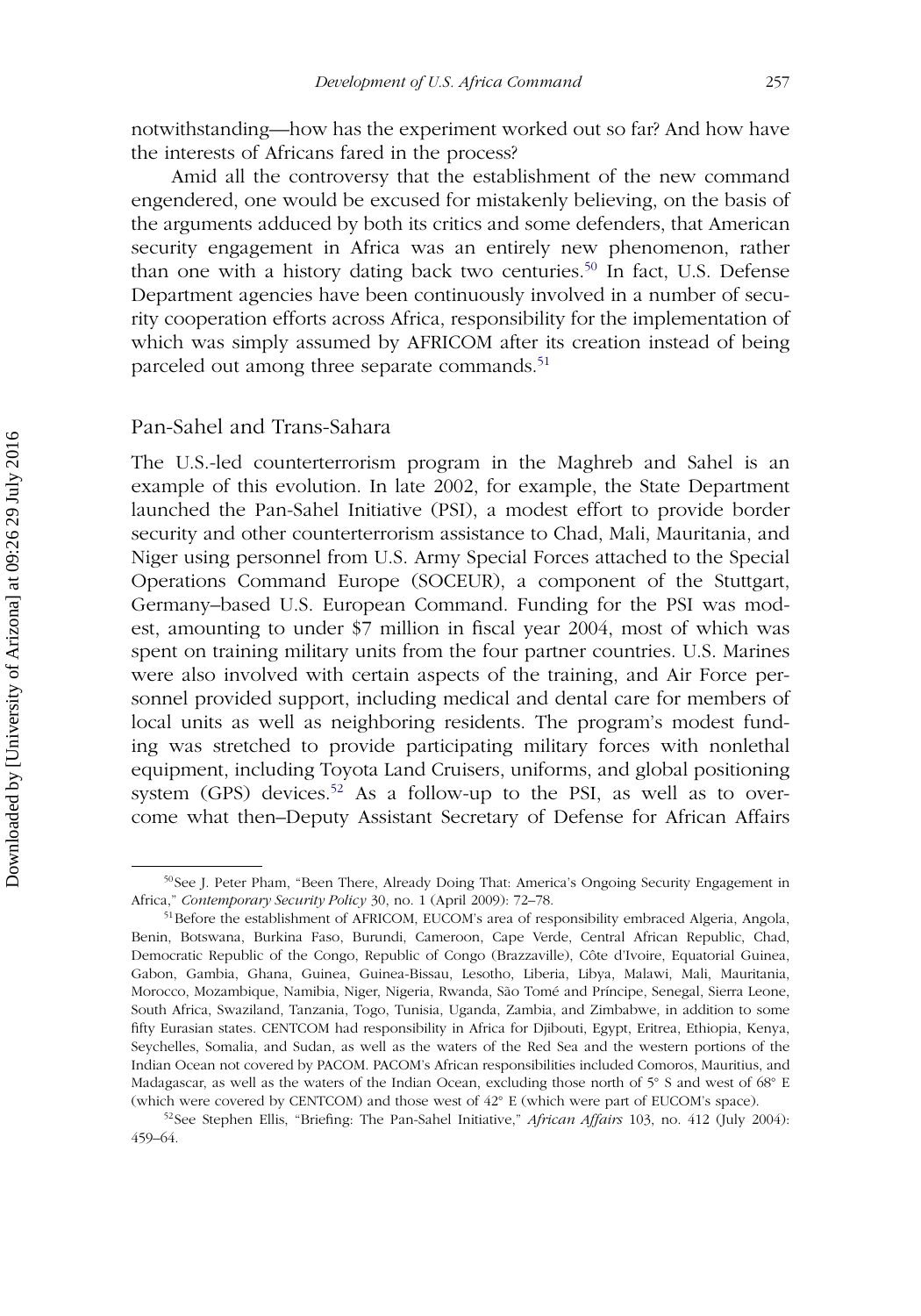Theresa Whelan called its "Band-Aid approach,"<sup>53</sup> the U.S. State Department funded the Trans-Sahara Counterterrorism Initiative (TSCTI). The TSCTI was launched in 2005 with support from the U.S. Defense Department's Operation Enduring Freedom-Trans Sahara (OEF-TS) and added Algeria, Burkina Faso, Nigeria, Morocco, Senegal, and Tunisia to the original four PSI countries.<sup>54</sup> Funding for the TSCTI (which was, in turn, renamed the Trans-Sahara Counterterrorism Program, or TSCTP, when the newly created AFRICOM assumed responsibility for its military component in late 2007, and, subsequently, the Trans-Sahara Counterterrorism Partnership, likewise TSCTP) was increased steadily from \$16 million in 2005 to \$30 million in 2006, with incremental increases up to about \$100 million a year through 2011. Funding in recent years for the partnership has fluctuated but for fiscal year 2013 was just over \$83 million.<sup>55</sup> Today the TSCTP works with partner nations to provide training and support, with an emphasis on preventing terrorism, enhancing border and aviation security, promoting democratic governance, and building public support against extremism. The participation of Algeria and Morocco in this program is significant, since Algiers voiced official opposition to the creation of AFRICOM, and even Morocco, long one of America's closest allies, has expressed misgivings about being asked to host any part of the command.<sup>56</sup>

Military support for the TSCTP comes through OEF-TS, the regional iteration of the American military's counterterrorism program, responsibility for which devolved to AFRICOM after the command's establishment in 2008 (in addition to the TSCTP countries, OEF-TS also includes Burkina Faso and Libya).<sup>57</sup> The achievements of this program in terms of military interoperability and capacity building were put on display in February and March of 2014 during a three-week-long exercise called Flintlock 2014. This regional military exercise includes African, Western, and U.S. counterterrorism forces and has taken place annually since 2006. Flintlock 2014 involved some 1,000 troops—including advisors from eighteen African countries—hailing from Burkina Faso, Canada, Chad, France, Mauritania, the Netherlands,

<sup>&</sup>lt;sup>53</sup>Quoted in Donna Miles, "New counterterrorism initiative to focus on Saharan Africa," American Forces Press Service, May 16, 2005, accessed August 19, 2014, at [http://www.defenselink.mil/news/](http://www.defenselink.mil/news/newsarticle.aspx?id=31643) [newsarticle.aspx?id](http://www.defenselink.mil/news/newsarticle.aspx?id=31643)=31643.

<span id="page-14-2"></span><span id="page-14-1"></span><span id="page-14-0"></span><sup>54</sup>Cameroon joined the TSCTP in January 2014.

<sup>55</sup>Office of the Secretary of Defense, "Fiscal Year (FY) 2014 President's Budget," May 2013, 22, accessed August 19, 2014, at [http://comptroller.defense.gov/Portals/45/Documents/defbudget/fy2014/](http://comptroller.defense.gov/Portals/45/Documents/defbudget/fy2014/FY2014_Presidents_Budget_Contingency_Operations(Base_Budget).pdf) [FY2014\\_Presidents\\_Budget\\_Contingency\\_Operations\(Base\\_Budget\).pdf;](http://comptroller.defense.gov/Portals/45/Documents/defbudget/fy2014/FY2014_Presidents_Budget_Contingency_Operations(Base_Budget).pdf) and U.S. Department of State, "Congressional Budget Justification, Volume 2: Foreign Operations," February 13, 2012, 133, accessed August 19, 2014, at [http://www.state.gov/documents/organization/185014.pdf.](http://www.state.gov/documents/organization/185014.pdf)

<sup>56&</sup>quot;Opposition to AFRICOM Grows," *Africa Research Bulletin: Political, Social and Cultural Series* 44, no. 8 (September 2007): 17,208.

<span id="page-14-4"></span><span id="page-14-3"></span><sup>&</sup>lt;sup>57</sup>In addition to the military component, the TSCTP also receives support from other State Department initiatives—especially the Anti-Terrorism Assistance (ATA) program and the Terrorist Interdiction Program (TIP)—and other U.S. government agencies, including the U.S. Agency for International Development, the Department of the Treasury, and the Federal Bureau of Investigation.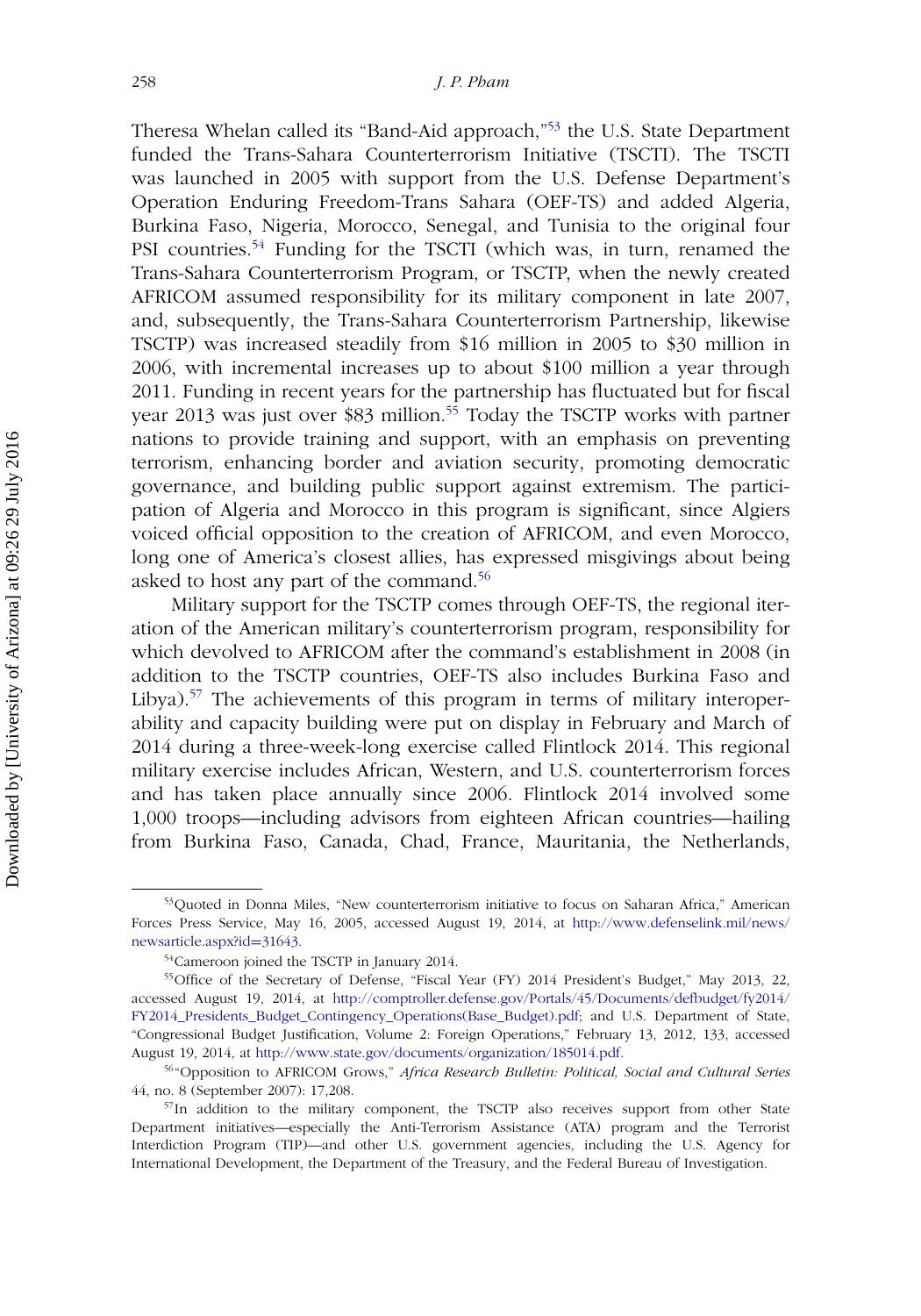Nigeria, Senegal, the United Kingdom, the United States, and the host nation, Niger. Kicked off in Niamey, the exercises were conducted throughout Niger and were designed to build partner capacity to strengthen stability across the Sahel and North Africa. The exercises focused on the advancement of mutual security capacity and strengthening partnerships and bonds among participants. Military exercises of Flintlock 2014 consisted of military drills, including airborne supply delivery, weapons training, rehearsals for smallunit tactics, and humanitarian aid delivery to remote areas.<sup>58</sup> The tactical portion of Flintlock 2014 included small-unit combined counterterrorism training and relief operations that provided basic medical, dental, and veterinary access to a number of communities in Niger.<sup>59</sup>

#### Africa Partnership Station

Alongside the predominantly Army-led initiatives onshore, the U.S. Navy conducts a number of programs related to maritime security off the African littoral. To date, the most significant naval contribution has been the Africa Partnership Station (APS), a part of the American Navy's "Global Fleet Station" initiative, which is designed to provide a platform with the capacity and persistent presence to support training and other partnership efforts in parts of the world where access and sustainability have historically been challenging. Building on progressively more intense engagements dating back to July 2004, when the aircraft carrier USS *Enterprise* led a battle group of some thirty vessels from nine countries, including Morocco, in exercises off the western coast of Africa as part of the worldwide Summer Pulse '04 deployment, the APS is designed to promote maritime safety and security in Africa through a collaborative effort, focusing initially—and primarily, although no longer exclusively—on the Gulf of Guinea.

The maiden voyage of the APS, which concluded in early 2008 and involved the six-month deployment of the amphibious dock landing ship USS *Fort McHenry*, accompanied by the catamaran HSV-2 *Swift*, included eighteen ports of call in ten countries. During this voyage, U.S. personnel provided shipboard training to more than 1,700 officers and sailors from partner nations in everything from small-boat handling, port security, and maintenance to noncommissioned officer leadership and international maritime law. Working with the U.S. Agency for International Development (USAID) as well as nongovernmental organizations like the medical relief group Project HOPE, the *Fort McHenry* delivered one million high-nutritional

<sup>58</sup>Will Cambardella, "Niger army trains on air resupply during Flintlock 2014," U.S. AFRICOM Newsroom, March 2014, accessed August 19, 2014, at [http://www.africom.mil/Newsroom/Article/11806/](http://www.africom.mil/Newsroom/Article/11806/niger-army-trains-on-air-resupply-during-flintlock-2014) [niger-army-trains-on-air-resupply-during-flintlock-2014.](http://www.africom.mil/Newsroom/Article/11806/niger-army-trains-on-air-resupply-during-flintlock-2014)

<span id="page-15-1"></span><span id="page-15-0"></span><sup>59</sup>Scott Nielsen, "African-led exercise Flintlock kicks off in Niger," U.S. AFRICOM Newsroom, February 24, 2014, accessed August 19, 2014, at [http://www.africom.mil/Newsroom/article/11773/african](http://www.africom.mil/Newsroom/article/11773/african-led-exercise-flintlock-kicks-off-in-niger)[led-exercise-flintlock-kicks-off-in-niger.](http://www.africom.mil/Newsroom/article/11773/african-led-exercise-flintlock-kicks-off-in-niger)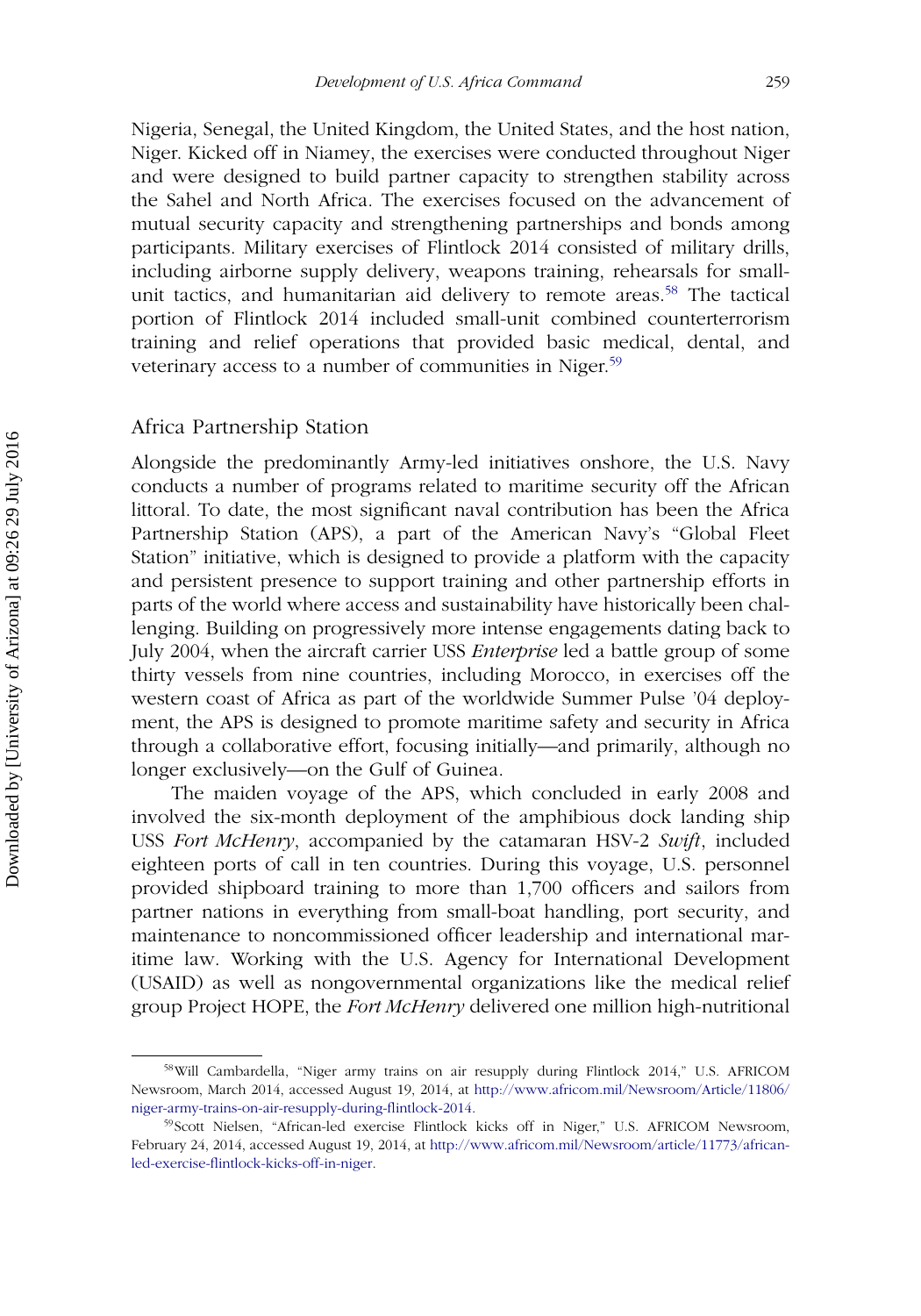meals and twenty-five pallets of medical, hygienic, and educational supplies, along with hospital beds and other medical equipment valued at over \$100,000, donated through the Navy's Project Handclasp. During their port visits, sailors and other APS personnel used their liberty time to participate in some twenty-three community relations projects ranging from building tables for a school to painting a clinic.

As part of this inaugural deployment, the naval presence off the coast of Africa was also augmented by the *Los Angeles*–class nuclear-powered attack submarine USS *Annapolis*, which became the first U.S. submarine ever to make a visit to sub-Saharan Africa, and the *Ticonderoga*-class guided-missile cruiser USS *San Jacinto*. Altogether, the first APS cruise included visits to Angola, Benin, Cameroon, Cape Verde, Equatorial Guinea, Gabon, Ghana, Liberia, Nigeria, São Tomé and Príncipe, Senegal, and Togo. Subsequently, the next action of the APS was the two-month deployment in mid-2008 of the *Hamilton*-class cutter USCGC *Dallas*, which visited Cape Verde, Equatorial Guinea, Gabon, Ghana, São Tomé and Príncipe, and Senegal. In early 2009, in response to the increasing reach of Somali pirate attacks and the demand for greater maritime security engagement on the part of states on the eastern littoral of Africa, the *Oliver Hazard Perry*–class frigate USS *Robert G. Bradley* brought the APS to Mozambique, Tanzania, and Kenya. The guided-missile destroyer USS *Arleigh Burke* followed in July and August of the same year, with theater security cooperation exercises with Djibouti, Kenya, Mauritius, Seychelles, South Africa, and Tanzania. In 2010, the *Whidbey Island*–class dock landing ship USS *Gunston Hall* led the APS's deployment to West and Central Africa, while the *Oliver Hazard Perry*–class frigate USS *Nicholas* led the initiative in East Africa. The fifth iteration of the APS in 2011 involved officers and seamen from thirty-four African, European, and South American countries in addition to U.S. Navy personnel, with the dispatch of the *Bradley* to West African waters and her sister ship, the USS *Stephen W. Groves*, to those off East Africa.

The steady pace of APS engagements has continued and has increasingly involved vessels from the navies of America's European and other allies. In February 2012, the program brought together more than thirty African, European, North American, and South American countries to launch a training program in Nigeria led by the guided-missile frigate USS *Simpson*, which then went on to complete a six-month deployment in the Gulf of Guinea, during which it was joined by the *Fort McHenry* and the *Swift*. [60](#page-16-0) During 2013, the APS operated from the Royal Netherlands Navy landing platform dock

<span id="page-16-0"></span><sup>60</sup>U.S. Navy, "Africa Partnership Station 2012 begins," Navy News Service, February 15, 2012, accessed August 19, 2014, at [http://www.navy.mil/submit/display.asp?story\\_id](http://www.navy.mil/submit/display.asp?story_id=65351)=65351; and Joseph A. Schnieders, "USS Simpson returns from African Partnership Station 2012 deployment," *Florida Times-Union*, July 25, 2012, accessed October 27, 2014, at [http://jacksonville.com/military/mayport-mirror/2012-](http://jacksonville.com/military/mayport-mirror/2012-07-25/story/uss-simpson-returns-african-partnership-station-2012) [07-25/story/uss-simpson-returns-african-partnership-station-2012.](http://jacksonville.com/military/mayport-mirror/2012-07-25/story/uss-simpson-returns-african-partnership-station-2012)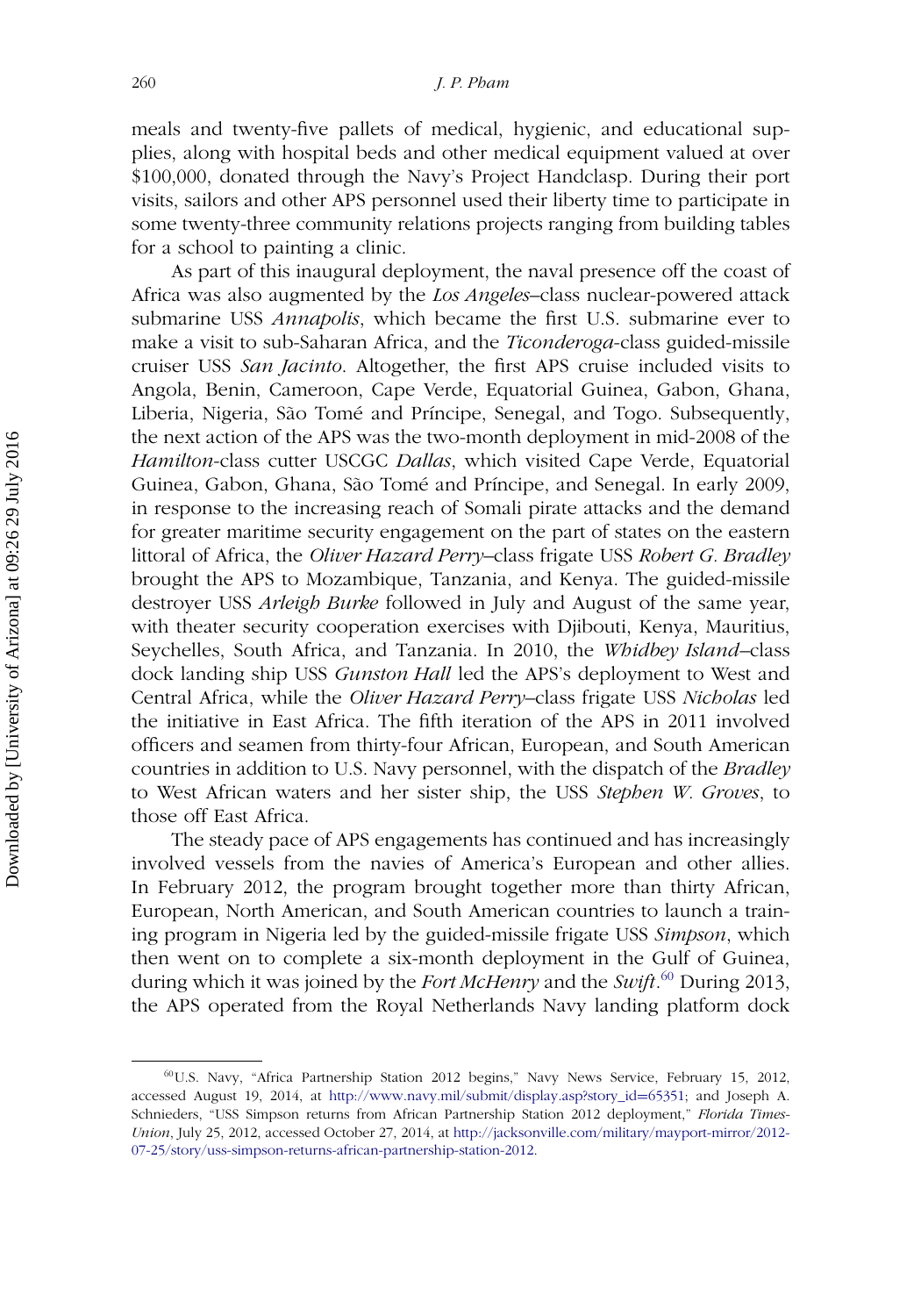HNLMS *Rotterdam* and expanded from a training-intensive program to provide more real-world maritime operations involving more than ninety U.S. Marines—as well as Dutch, Spanish, and British forces—visiting Senegal, Nigeria, Ghana, Cameroon, and Benin during a three-month period from August to November. $61$  So far in 2014, Obangame Express, an annual exercise under the APS umbrella, has brought the United States and twenty-one European and African navies—including those of Angola, Benin, Cameroon, Republic of Congo, Côte d'Ivoire, Equatorial Guinea, Gabon, Ghana, Nigeria, São Tomé and Príncipe, and Togo—together to increase capabilities and interoperability in the Gulf of Guinea. $62$ 

#### Bilateral Engagements

In addition to these major initiatives aimed at building up partner capacity on a multilateral basis, a vast array of engagements regularly take place between elements of the U.S. armed forces—now operating under the aegis of AFRICOM—and countries in the region. These bilateral efforts are aimed at reinforcing relationships and increasing interoperability, as well as addressing specific potential challenges in the theater of operations. For example, more than 350 U.S. Marines, military police, and Air Force personnel participated with 150 Royal Moroccan Armed Forces members in an exercise called African Lion 2014, which took place south of Agadir, Morocco, in March 2014. The exercise also included units from the German military, NATO personnel, and representatives from thirteen African and European partner nations. An annual exercise facilitated by U.S. Marine Corps Forces Africa (MARFORAF), African Lion is the largest of its kind on the African continent. The most recent iteration in early 2014 included disaster and humanitarian relief operations, stability operations with law enforcement and nonlethal weapons elements, intelligence capacity building, a field-training exercise with live fire, and a multinational observer program. $63$ 

<sup>61</sup>U.S. Department of Defense, "Africa command helps partners promote maritime security," American Forces Press Service, October 25, 2013, accessed August 19, 2014, at [http://www.defense.gov/](http://www.defense.gov/news/newsarticle.aspx?id=121007) [news/newsarticle.aspx?id](http://www.defense.gov/news/newsarticle.aspx?id=121007)=121007; and U.S. Navy, "Planning begins for Africa Partnership Station 2013," Navy News Service, April 6, 2012, accessed August 19, 2014, at [http://www.navy.mil/submit/display.](http://www.navy.mil/submit/display.asp?story_id=66343) [asp?story\\_id](http://www.navy.mil/submit/display.asp?story_id=66343)=66343. 62U.S. Africa Command, "International partners finalize plans for Obangame Express 2014,"

<span id="page-17-0"></span>U.S. AFRICOM Newsroom, February 11, 2014, accessed August 19, 2014, at [http://www.africom.mil/](http://www.africom.mil/Newsroom/Article/11758/international-partners-finalize-plans-for-obangame-express-2014) [Newsroom/Article/11758/international-partners-finalize-plans-for-obangame-express-2014.](http://www.africom.mil/Newsroom/Article/11758/international-partners-finalize-plans-for-obangame-express-2014)

<span id="page-17-1"></span><sup>&</sup>lt;sup>63</sup>Mel Johnson, "Moroccans, U.S. Engage in Stability Operations Training," Marine Forces Europe and Africa, April 2, 2014, accessed August 19, 2014, at [http://www.marforeur.marines.mil/News/](http://www.marforeur.marines.mil/News/NewsArticleDisplay/tabid/7617/Article/161871/moroccans-us-engage-in-stability-operations-training.aspx) [NewsArticleDisplay/tabid/7617/Article/161871/moroccans-us-engage-in-stability-operations-training.aspx;](http://www.marforeur.marines.mil/News/NewsArticleDisplay/tabid/7617/Article/161871/moroccans-us-engage-in-stability-operations-training.aspx) Tatum Vayavanand, "Intelligence building workshop an indication of interoperability during African Lion 14," U.S. AFRICOM Newsroom, April 1, 2014, accessed August 19, 2014, at [http://www.africom.mil/](http://www.africom.mil/Newsroom/Article/11991/intelligence-building-workshop-an-indication-of-interoperability-during-african-lion-14) [Newsroom/Article/11991/intelligence-building-workshop-an-indication-of-interoperability-during-african](http://www.africom.mil/Newsroom/Article/11991/intelligence-building-workshop-an-indication-of-interoperability-during-african-lion-14)[lion-14](http://www.africom.mil/Newsroom/Article/11991/intelligence-building-workshop-an-indication-of-interoperability-during-african-lion-14); and Defense Video and Imagery Distribution System, "Exercise African Lion 2014 is underway in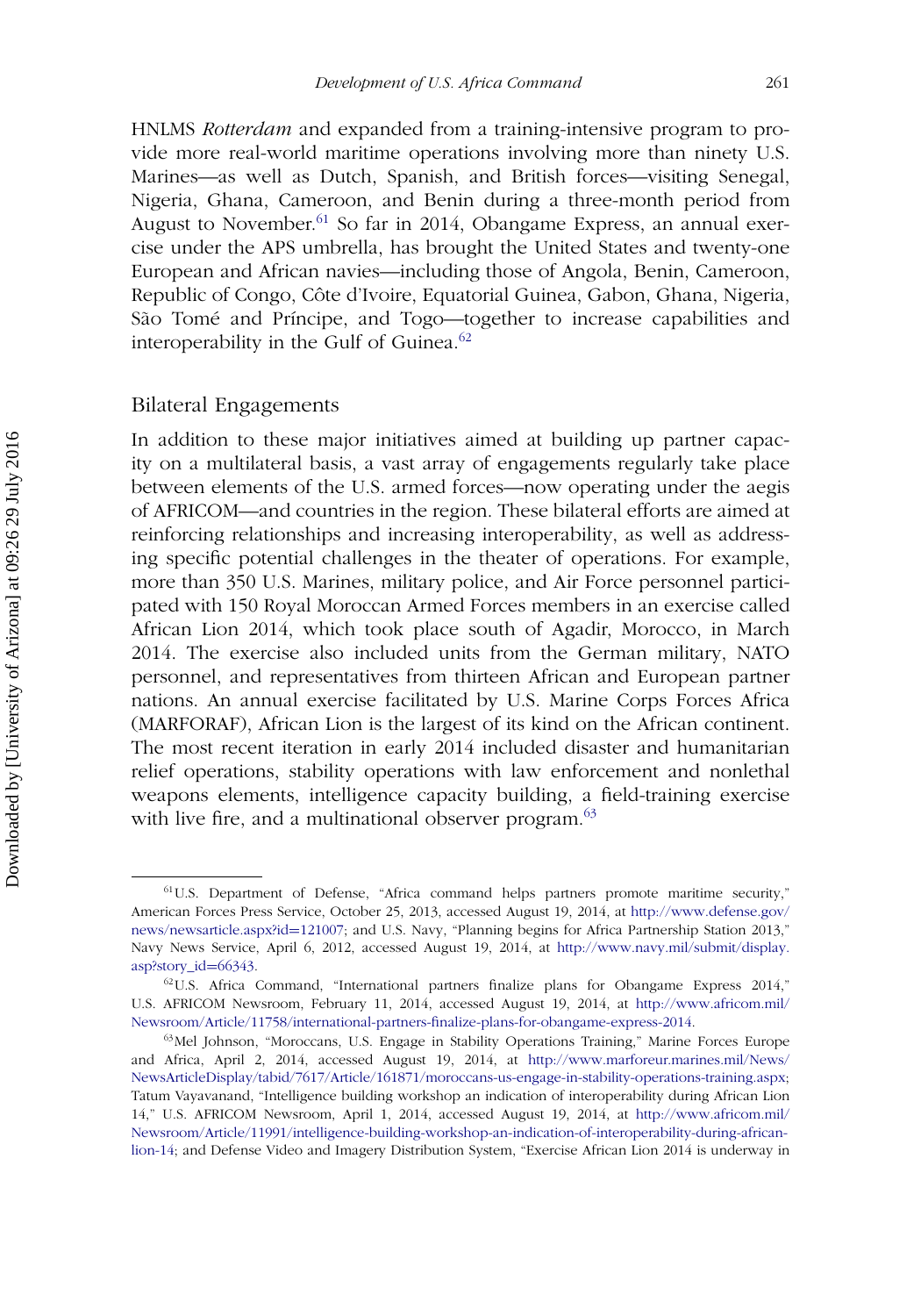It is worth noting that an array of lower-key engagements regularly take place between elements of the U.S. armed forces and those of all but a few African countries. The controversies surrounding AFRICOM notwithstanding, these security relations continue to be cultivated, even with South Africa, whose former defense minister was among the new command's most vociferous public critics. In August 2013, for example, AFRICOM conducted a bilateral exercise with the South African National Defense Forces, which involved more than 4,000 troops. The exercise, called Shared Accord 2013, included a vast array of operations that took place throughout South Africa and ranged from tactical movements—including air landings, air assaults, and beach landings—to live fire exercises and provision of primary health and veterinary care.<sup>64</sup>

Furthermore, each year, more than 1,000 African military officers and other personnel receive professional development at U.S. military schools and other training assistance through the State Department– administered International Military Education and Training (IMET) program. On an even broader scale, the Global Peace Operations Initiative (GPOI), which in 2004 subsumed the Clinton administration's African Crisis Response Initiative (ACRI) as well as the Bush administration's earlier Africa Contingency Operations Training and Assistance (ACOTA) program, has trained and equipped 175,000 military troops, a majority of them African, for peacekeeping operations on the continent.<sup>65</sup> Like IMET, GPOI is a State Department–funded program, but its participants engage with AFRICOM, which administers and supports the security cooperation program.

# Camp Lemonier: The Only Permanent Base

Almost from the moment that the creation of AFRICOM was announced, rumors have flown that a massive increase in U.S. military presence on the continent was in the offing. Yet, seven years later, the command's largest military installation in Africa remains one whose existence predates the command by more than a decade: the Combined Joint Task Force-Horn of Africa (CJTF-HOA), established in 2002 as a subordinate command of CENTCOM[.66](#page-18-3)

Agadir, Morocco," April 1, 2014, accessed August 19, 2014, at [http://www.dvidshub.net/news/123640/](http://www.dvidshub.net/news/123640/exercise-african-lion-2014-underway-agadir-morocco#.U5sRnfldWPs) [exercise-african-lion-2014-underway-agadir-morocco#.U5sRnfldWPs.](http://www.dvidshub.net/news/123640/exercise-african-lion-2014-underway-agadir-morocco#.U5sRnfldWPs)

<span id="page-18-0"></span><sup>&</sup>lt;sup>64</sup>Daniel Stoutamire, "U.S., South African militaries celebrate completion of successful bilateral exercise," U.S. AFRICOM Newsroom, August 14, 2013, accessed August 19, 2014, at [http://www.africom.mil/](http://www.africom.mil/Newsroom/Article/11132/us-south-african-militaries-celebrate-completion-of-successful-bilateral-exercise) [Newsroom/Article/11132/us-south-african-militaries-celebrate-completion-of-successful-bilateral-exercise.](http://www.africom.mil/Newsroom/Article/11132/us-south-african-militaries-celebrate-completion-of-successful-bilateral-exercise)

<span id="page-18-1"></span><sup>65</sup>See Benedikt Franke, "Enabling a Continent to Help Itself: U.S. Military Capacity Building and Africa's Emerging Security Architecture," *Strategic Insights* 6, no. 1 (January 2007): 1–13; and U.S. Department of State, "Global Peace Operations Initiative (GPOI)," April 30, 2013, accessed August 19, 2014, at [http://www.state.gov/t/pm/rls/fs/2013/208094.htm.](http://www.state.gov/t/pm/rls/fs/2013/208094.htm)

<span id="page-18-3"></span><span id="page-18-2"></span><sup>66</sup>The CJTF-HOA's "area of responsibility" includes Djibouti, Eritrea, Ethiopia, Kenya, Seychelles, Somalia, and Sudan, although its "area of interest" also includes Burundi, Chad, Comoros, Democratic Republic of the Congo, Madagascar, Mauritius, Mozambique, Rwanda, Tanzania, Uganda, and Yemen.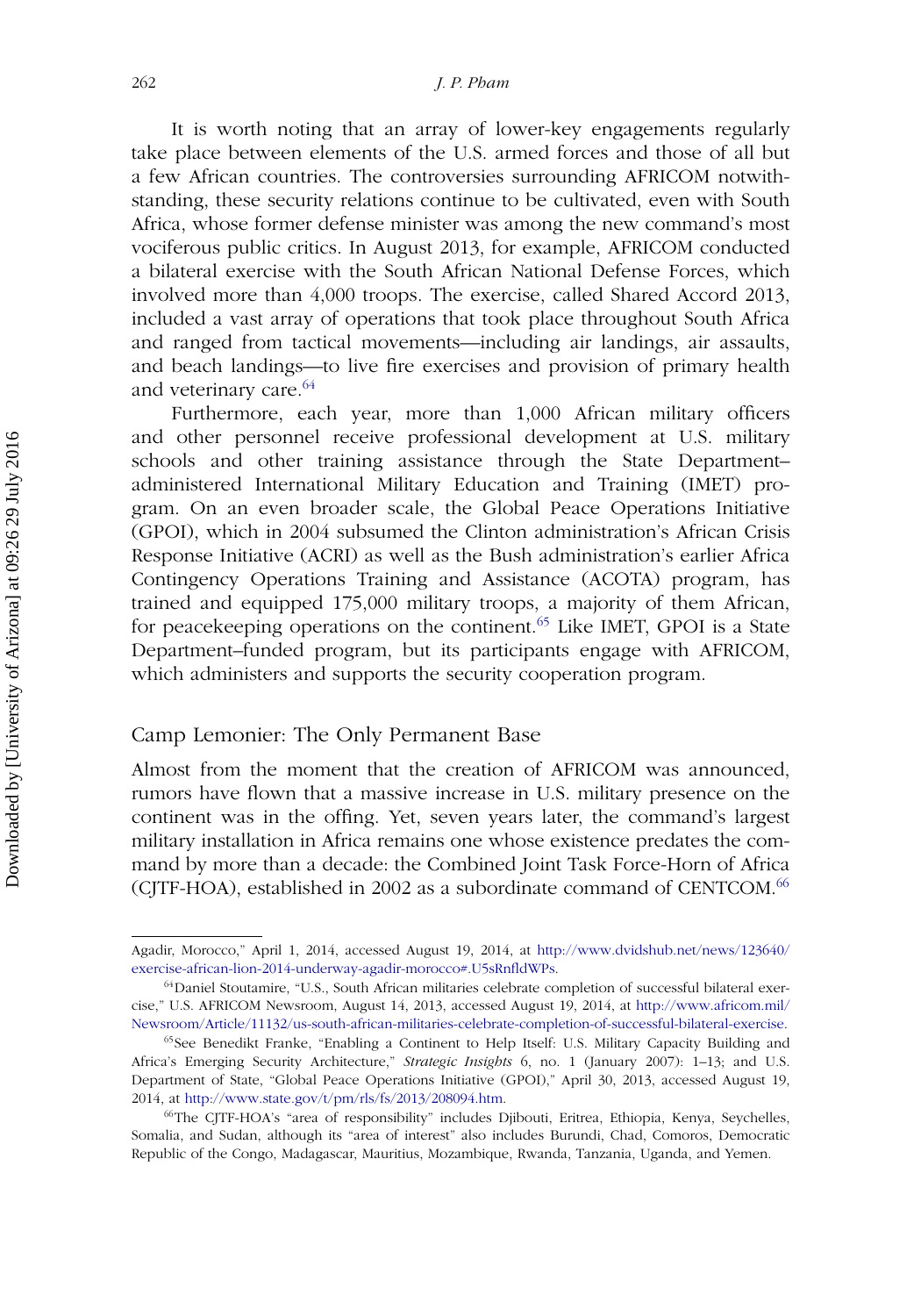Headquartered since 2003 at Camp Lemonier, a one-time French Foreign Legion post in Djibouti, the only permanent U.S. military base in Africa<sup>67</sup> is composed of approximately 4,000 sailors, soldiers, airmen, and marines, as well as civilian government employees and contractors. Originally conceived as an antiterrorism unit actively engaged in kinetic operations, the CJTF-HOA's mission has evolved into conducting "operations in the East Africa region to build partner nation capacity in order to promote regional security and stability, prevent conflict, and protect U.S. and coalition interests.["68](#page-19-1) Today, the base plays an increasingly significant role as a major regional center supporting operations throughout Africa, as well as serving as a staging ground for counterterrorism operations in the Arabian Peninsula specifically Yemen—and the Indian Ocean. Underscoring the increasing importance of the Camp Lemonier base to AFRICOM operations, the base's lease was renewed for twenty years in May 2014 at an estimated cost of \$70 million per year, with another \$1 billion of base improvements planned.<sup>69</sup>

Thus, while U.S. Special Operations Forces (SOF) are present and actively engaged in action against suspected terrorists in the Horn of Africa, the CJTF-HOA has a separate mandate focused on indirect activities aimed at combating extremist ideologies and decreasing the ability of individuals and groups to exploit the vulnerabilities of the nations and societies in the subregion. The task force's operational concept includes a number of measures to foster interagency integration, including close coordination with U.S. diplomatic missions throughout its area of responsibility. This coordination is partly achieved by posting liaison teams at each of the embassies, a senior military advisor to the U.S. Mission to the African Union in Addis Ababa, Ethiopia, a senior State Department officer as the CJTF-HOA commander's foreign policy advisor, and a veteran USAID officer as a CJTF-HOA senior development advisor. In addition to U.S. personnel, the CJTF-HOA also embeds military personnel from a number of coalition partner countries in its staff, involving them in all operational phases, including strategic and operational planning and execution.

 $67$ There have been modest temporary, but nonetheless ongoing, deployments to Uganda, Niger, and Chad in support of intelligence-gathering and counterterrorism efforts, including the hunt for remnants of the Lord's Resistance Army in Central Africa, for AQIM and extremists from northern Mali, and for Nigeria's Boko Haram (and the kidnapped schoolgirls from Chibok). See J. Peter Pham, "Assessing the hunt for the LRA," *New Atlanticist*, October 17, 2011, accessed August 19, 2014, at [http://www.atlanticcouncil.](http://www.atlanticcouncil.org/blogs/new-atlanticist/assessing-the-hunt-for-the-lra) [org/blogs/new-atlanticist/assessing-the-hunt-for-the-lra;](http://www.atlanticcouncil.org/blogs/new-atlanticist/assessing-the-hunt-for-the-lra) idem, "Niger needs more than drones," *New Atlanticist*, February 25, 2013, accessed August 19, 2014, at [http://www.atlanticcouncil.org/blogs/new](http://www.atlanticcouncil.org/blogs/new-atlanticist/niger-needs-more-than-drones)[atlanticist/niger-needs-more-than-drones;](http://www.atlanticcouncil.org/blogs/new-atlanticist/niger-needs-more-than-drones) and idem, "Making a hash(tag) of Africa policy," *The Hill*, May 28, 2014, accessed August 19, 2014, at [http://thehill.com/blogs/pundits-blog/international/207358](http://thehill.com/blogs/pundits-blog/international/207358-making-a-hashtag-of-africa-policy) [making-a-hashtag-of-africa-policy.](http://thehill.com/blogs/pundits-blog/international/207358-making-a-hashtag-of-africa-policy)

<span id="page-19-0"></span><sup>68</sup>U.S. Africa Command, Combined Joint Task Force-Horn of Africa, "Fact Sheet," accessed August 19, 2014, at [http://www.hoa.africom.mil/AboutCJTF-HOA.asp.](http://www.hoa.africom.mil/AboutCJTF-HOA.asp)

<span id="page-19-2"></span><span id="page-19-1"></span><sup>69</sup>Eric Schmitt, "U.S. signs new lease to keep strategic military installation in the Horn of Africa," *New York Times,* May 5, 2014, accessed August 19, 2014, at [http://www.nytimes.com/2014/05/06/world/](http://www.nytimes.com/2014/05/06/world/africa/us-signs-new-lease-to-keep-strategic-military-installation-in-the-horn-of-africa.html?_r=1) [africa/us-signs-new-lease-to-keep-strategic-military-installation-in-the-horn-of-africa.html?\\_r](http://www.nytimes.com/2014/05/06/world/africa/us-signs-new-lease-to-keep-strategic-military-installation-in-the-horn-of-africa.html?_r=1)=1.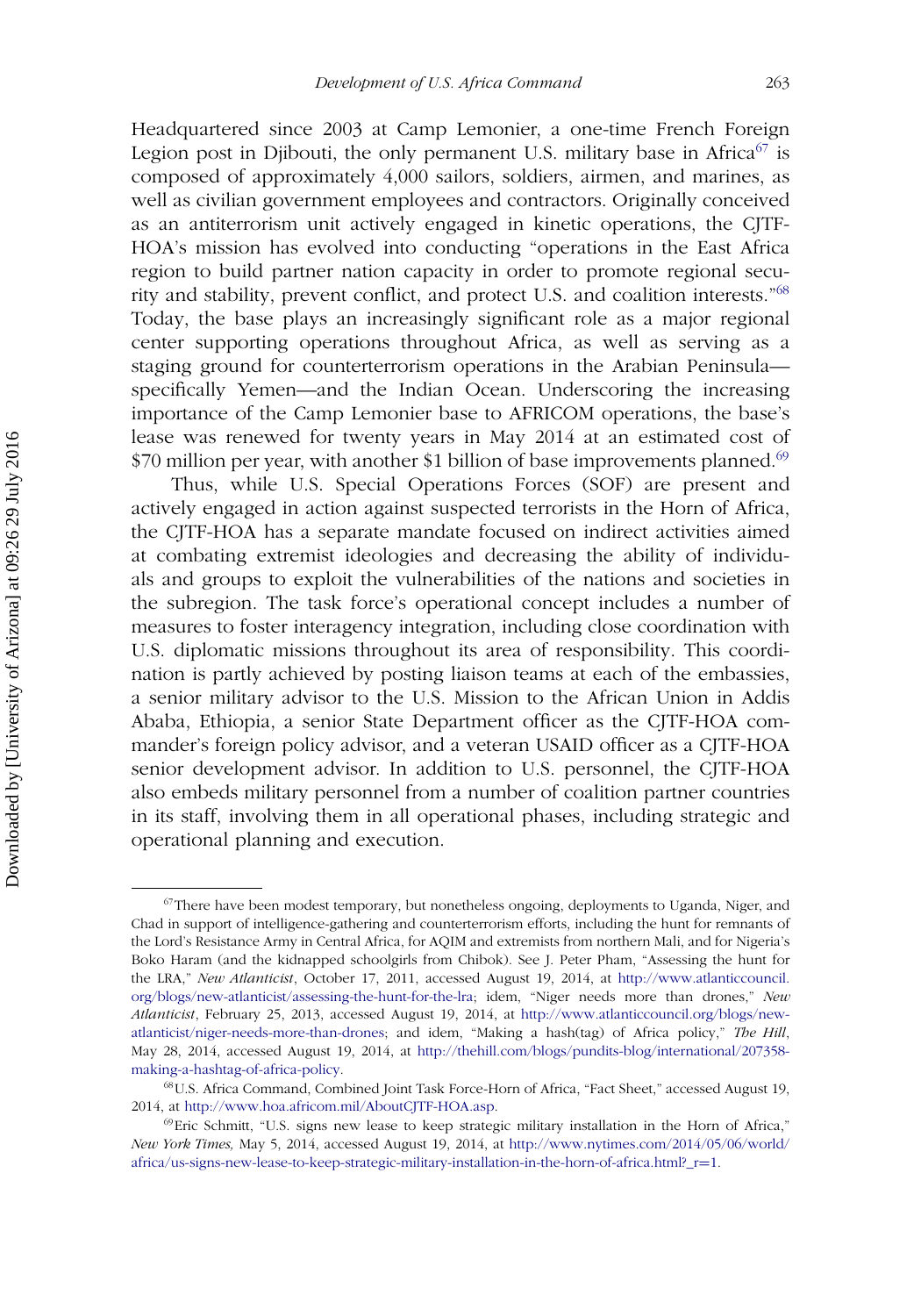In addition to training with partner militaries in the region, the CJTF-HOA has worked closely with African regional and subregional institutions on their initiatives, including the establishment of the Eastern Brigade (EASTBRIG) of the African Union's African Standby Force and the development of a Conflict Early Warning and Response Mechanism (CEWARN) for the Intergovernmental Authority on Development (IGAD). The CJTF-HOA has also implemented numerous small-scale humanitarian projects, besides carrying out multiple medical civic action programs (MEDCAPs), dental civic action programs (DENTCAPs), and veterinary civic action programs (VETCAPs) aimed at winning the "hearts and minds" of the civilian population in its area of responsibility.

If the CJTF-HOA represents a microcosm of what one ought to expect to see on a larger scale in AFRICOM's future efforts to "promote a stable and secure African environment," it also underscores some of the potential pitfalls. For instance, arguably the greatest security challenge in the task force's theater of operations is the chaotic conditions prevailing in the territory of what was, until 1991, the Somali Democratic Republic. However, not only does Somalia lack an effective government with which the CJTF-HOA might partner—the current Federal Republic of Somalia, the sixteenth such attempt to constitute a central government since 1991, is plagued by corruption and political infighting, and largely unable to quell an Islamist insurgency<sup>70</sup>—but until recently, AFRICOM lacked the naval resources with which to directly tackle the piracy that is one of the consequences of the disorder on land.<sup>71</sup> The decreased piracy attacks off the Horn of Africa in recent years have largely been the result of a combination of the increased use of embarked armed security on commercial vessels transiting the area and the various ongoing naval deployments—including the U.S.-led Combined Task Force 151 (CTF 151), $72$  the European Union Naval Force Somalia's (EUNAVFOR Somalia) Operation Atalanta, and Chinese People's Liberation Army Navy

<sup>70</sup>See J. Peter Pham, *State Collapse, Insurgency, and Counterinsurgency: Lessons from Somalia*, Strategic Studies Institute Monograph (Carlisle Barracks, PA: U.S. Army War College Press, 2013). The Director of National Intelligence, Lieutenant General James Clapper, reported rather pessimistically on conditions in Somalia in his most recent annual worldwide threat assessment report to the U.S. Congress, noting: "In Somalia, al-Shabaab is conducting asymmetric attacks against government facilities and Western targets in and around Mogadishu. The credibility and effectiveness of the young Somali government will be further threatened by persistent political infighting, weak leadership from President Hassan Sheikh Mohamud, ill-equipped government institutions, and pervasive technical, political, and administrative shortfalls." See James R. Clapper, "Worldwide Threat Assessment of the U.S. Intelligence Community," Select Committee on Intelligence, U.S. Senate, January 29, 2014, accessed August 19, 2014, at [http://www.intelligence.senate.gov/140129/clapper.pdf.](http://www.intelligence.senate.gov/140129/clapper.pdf)

<span id="page-20-0"></span><sup>71</sup>See J. Peter Pham, "Putting Somali Piracy in Context," *Journal of Contemporary African Studies* 28, no. 3 July (2010): 325–41.

<span id="page-20-2"></span><span id="page-20-1"></span><sup>72</sup>See Terry McKnight and Michael Hirsch, *Pirate Alley: Commanding Task Force 151 Off Somalia* (Annapolis, MD: Naval Institute Press, 2012).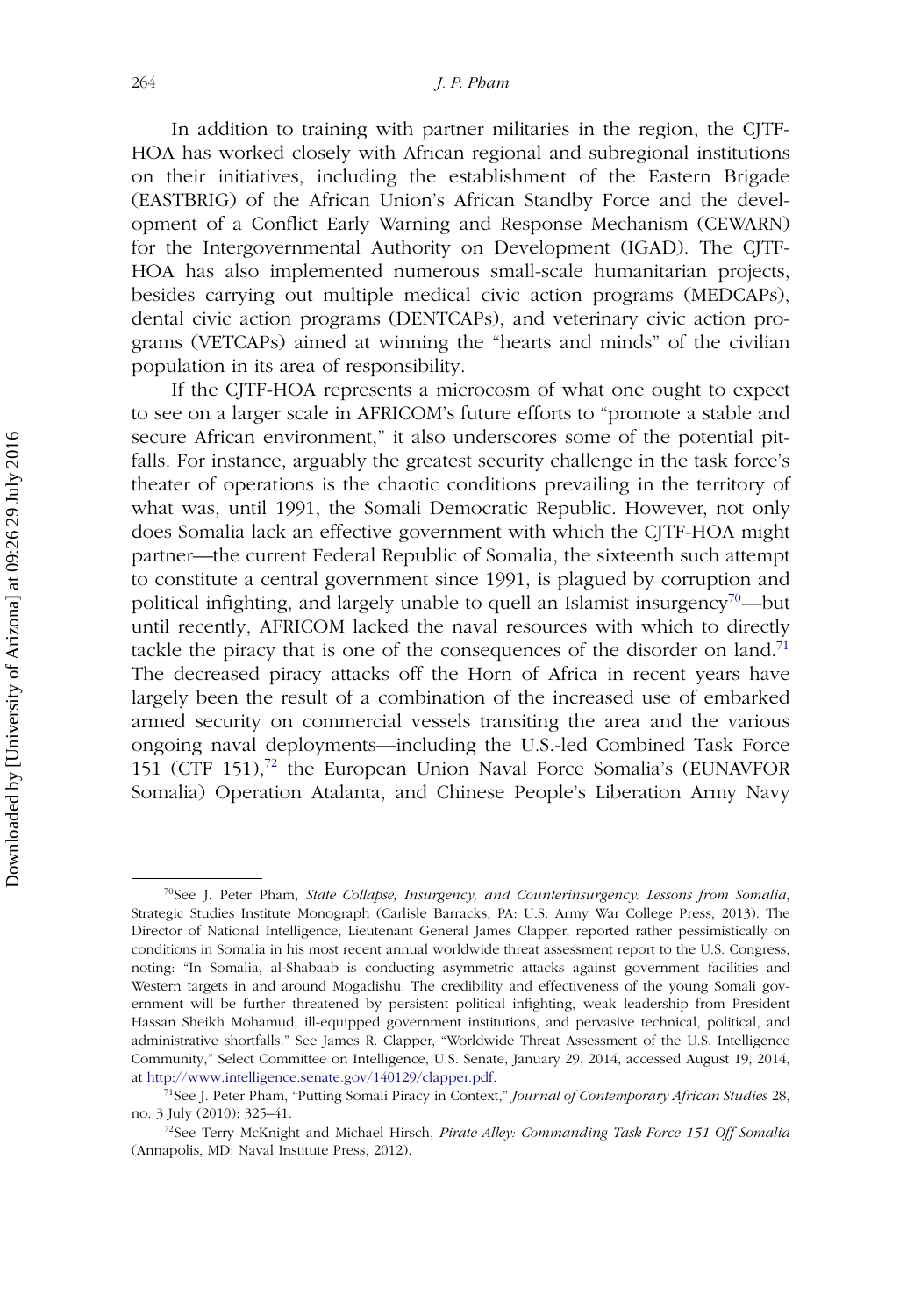(PLAN) task forces<sup>73</sup>—that have maintained a vigilant presence off the Somali coast since the height of the piracy epidemic.

#### EVOLVING DOCTRINE: AFRICOM UNDER OBAMA

The election of Barack Obama as America's first president of African descent could not but have a significant impact on U.S. policy toward the continent, where the victory was greeted with wild enthusiasm by millions of ordinary Africans. Addressing the Parliament of Ghana during his first visit to sub-Saharan Africa after his election, Obama affirmed that "Africa's future is up to Africans.["74](#page-21-1) The American president went on to tell his audience that they had to take responsibility:

Now, it's easy to point fingers and to pin the blame of these problems on others. Yes, a colonial map that made little sense helped to breed conflict. The West has often approached Africa as a patron or a source of resources rather than a partner. But the West is not responsible for the destruction of the Zimbabwean economy over the last decade, or wars in which children are enlisted as combatants. In my father's life, it was partly tribalism and patronage and nepotism in an independent Kenya that for a long stretch derailed his career, and we know that this kind of corruption is still a daily fact of life for far too many *...* .

Development depends on good governance. That is the ingredient which has been missing in far too many places, for far too long. That's the change that can unlock Africa's potential. And that is a responsibility that can only be met by Africans.

Obama then proceeded to list four critical areas—building and sustaining democratic governments, supporting development that provides opportunities to more people, strengthening public health, and resolving conflicts peacefully—to which he pledged America's support:

<span id="page-21-0"></span>As for America and the West, our commitment must be measured by more than just the dollars we spend. I've pledged substantial increases in our foreign assistance, which is in Africa's interests and America's interests. But the true sign of success is not whether we are a source of perpetual aid that helps people scrape by—it's whether we are partners in building the capacity for transformational change.

<sup>73</sup>See J. Peter Pham, "Pirates and Dragon Boats: Assessing the Chinese Navy's Recent East African Deployments," *Journal of the Middle East and Africa* 4, no. 1 (January–April 2013): 87–108.

<span id="page-21-1"></span><sup>74</sup>Barack Obama, "Remarks to the Ghanaian Parliament," Accra, Ghana, July 11, 2009, accessed August 19, 2014, at [http://www.whitehouse.gov/the\\_press\\_office/Remarks-by-the-President-to](http://www.whitehouse.gov/the_press_office/Remarks-by-the-President-to-the-Ghanaian-Parliament)[the-Ghanaian-Parliament.](http://www.whitehouse.gov/the_press_office/Remarks-by-the-President-to-the-Ghanaian-Parliament)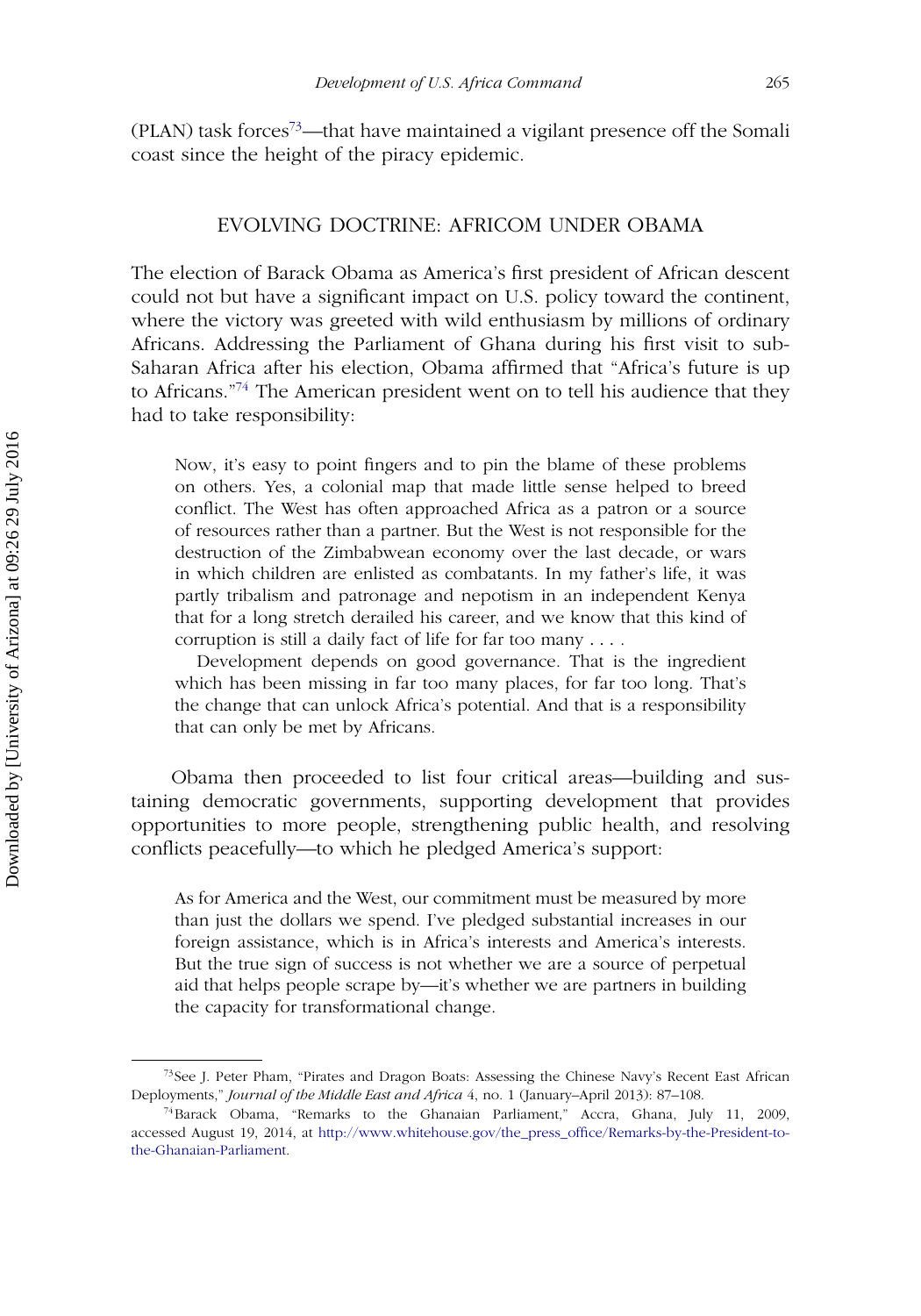Moreover, he explained that it was in the interest of the United States to assist Africa's development, even if responsible government was a condition for the aid:

This is the simple truth of a time when the boundaries between people are overwhelmed by our connections. Your prosperity can expand America's prosperity. Your health and security can contribute to the world's health and security. And the strength of your democracy can help advance human rights for people everywhere. So I do not see the countries and peoples of Africa as a world apart; I see Africa as a fundamental part of our interconnected world—as partners with America on behalf of the future we want for all of our children.

This outlook clearly influenced the Obama administration's *National Security Strategy of the United States of America*, released somewhat tardily after an extensive review process in May 2010. In that document, Washington's approach to Africa was couched largely in terms of broader development goals, rather than the traditional security concerns that were emphasized in the Bush administration's strategy papers:

The diversity and complexity of the African continent offer the United States opportunities and challenges. As African states grow their economies and strengthen their democratic institutions and governance, America will continue to embrace effective partnerships. Our economic, security, and political cooperation will be consultative and encompass global, regional, and national priorities including access to open markets, conflict prevention, global peacekeeping, counterterrorism, and the protection of vital carbon sinks. The Administration will refocus its priorities on strategic interventions that can promote job creation and economic growth; combat corruption while strengthening good governance and accountability; responsibly improve the capacity of African security and rule of law sectors; and work through diplomatic dialogue to mitigate local and regional tensions before they become crises. We will also reinforce sustainable stability in key states like Nigeria and Kenya that are essential subregional linchpins[.75](#page-22-0)

In June 2012, the Obama administration released a new *U.S. Strategy Toward Sub-Saharan Africa* that articulated how it has worked to translate the critical goals outlined in Obama's 2009 speech to the Ghanaian Parliament into action, as well as its four main pillars moving forward strengthening democratic institutions; spurring economic growth, trade, and

<span id="page-22-0"></span><sup>75</sup>White House, *National Security Strategy of the United States of America*, May 1, 2010, accessed August 19, 2014, at [http://www.whitehouse.gov/sites/default/files/rss\\_viewer/national\\_security\\_strategy.](http://www.whitehouse.gov/sites/default/files/rss_viewer/national_security_strategy.pdf) [pdf.](http://www.whitehouse.gov/sites/default/files/rss_viewer/national_security_strategy.pdf)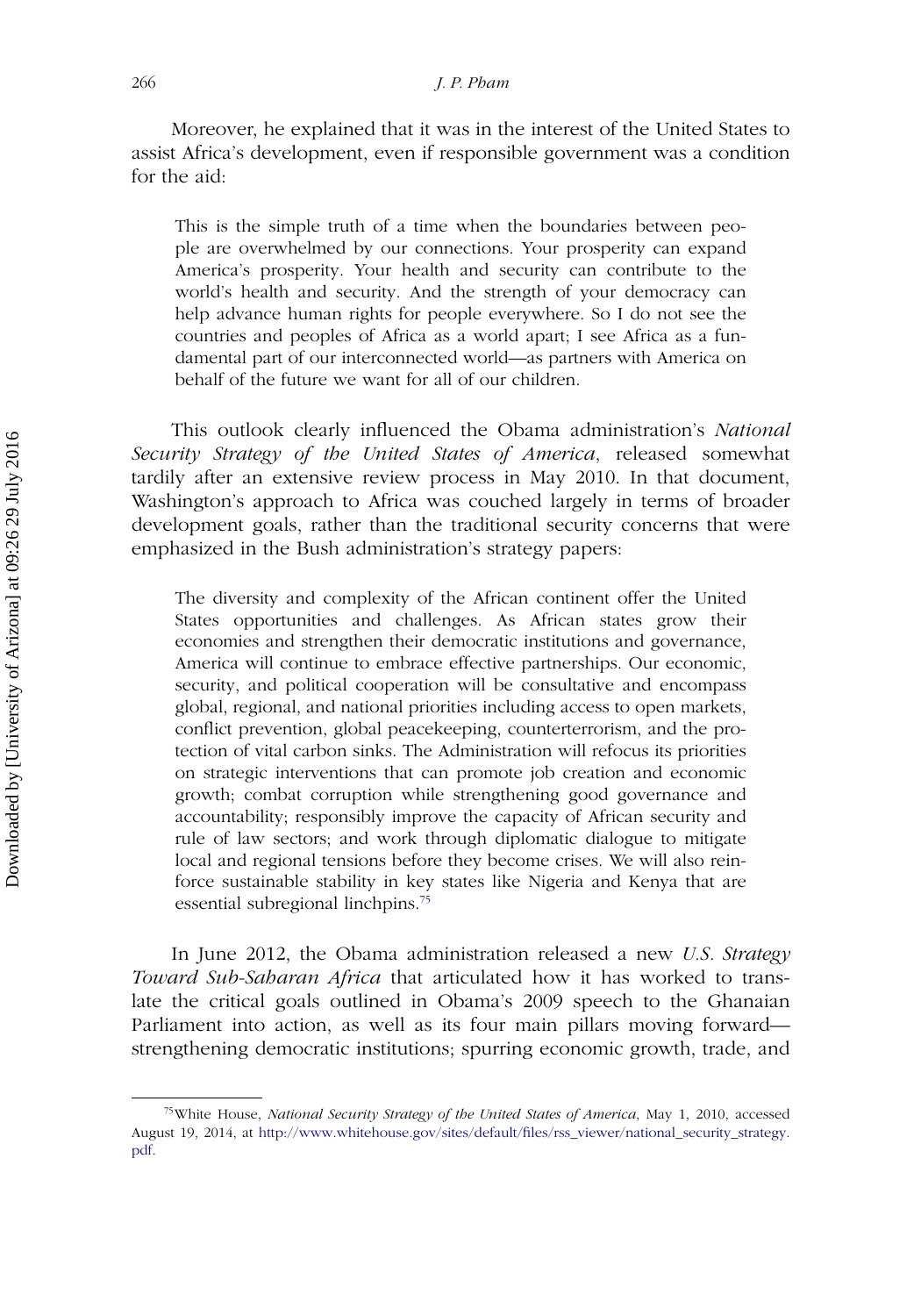investment; advancing peace and security; and providing opportunities and development:

Given the growing strategic importance of sub-Saharan Africa to the United States, over the next 5 years we will elevate our focus on and dedicate greater effort to strengthening democratic institutions and spurring economic growth, trade, and investment, while continuing to pursue other objectives on the continent. Stronger democratic institutions lead countries to achieve greater prosperity and stability; are more successful in mitigating conflict and countering transnational threats; and serve as stronger partners of the United States. Additionally, promoting sustainable, inclusive economic growth is a key ingredient of security, political stability, and development, and it underpins efforts to alleviate poverty, creating the resources to support health care, education, and other public goods[.76](#page-23-0)

In June 2013, amidst criticism that his administration had been ignoring the African continent—in particular sub-Saharan Africa—Obama made a second trip to Africa, visiting Senegal, South Africa, and Tanzania. Delivering the trip's major policy address at the University of Cape Town, Obama reiterated the United States' commitment to the continent, emphasizing a new U.S.– Africa partnership that moves beyond assistance and foreign aid and toward supporting African countries and their militaries to increase their capacity to solve problems:

Now, America has been involved in Africa for decades. But we are moving beyond the simple provision of assistance, foreign aid, to a new model of partnership between America and Africa—a partnership of equals that focuses on your capacity to solve problems, and your capacity to grow. Our efforts focus on three areas that shape our lives: opportunity, democracy, and peace.

America cannot put a stop to these tragedies alone, and you don't expect us to. That's a job for Africans. But we can help, and we will help. I know there's a lot of talk of America's military presence in Africa. But if you look at what we're actually doing, time and again, we're putting muscle behind African efforts. That's what we're doing in the Sahel, where the nations of West Africa have stepped forward to keep the peace as Mali now begins to rebuild. That's what we're doing in Central Africa, where a coalition of countries is closing the space where the Lord's Resistance Army can operate. That's what we're doing in Somalia, where an

<span id="page-23-0"></span><sup>76</sup>White House, *U.S. Strategy Toward Sub-Saharan Africa*, June 2012, accessed August 19, 2014, at [http://www.whitehouse.gov/sites/default/files/docs/africa\\_strategy\\_2.pdf.](http://www.whitehouse.gov/sites/default/files/docs/africa_strategy_2.pdf)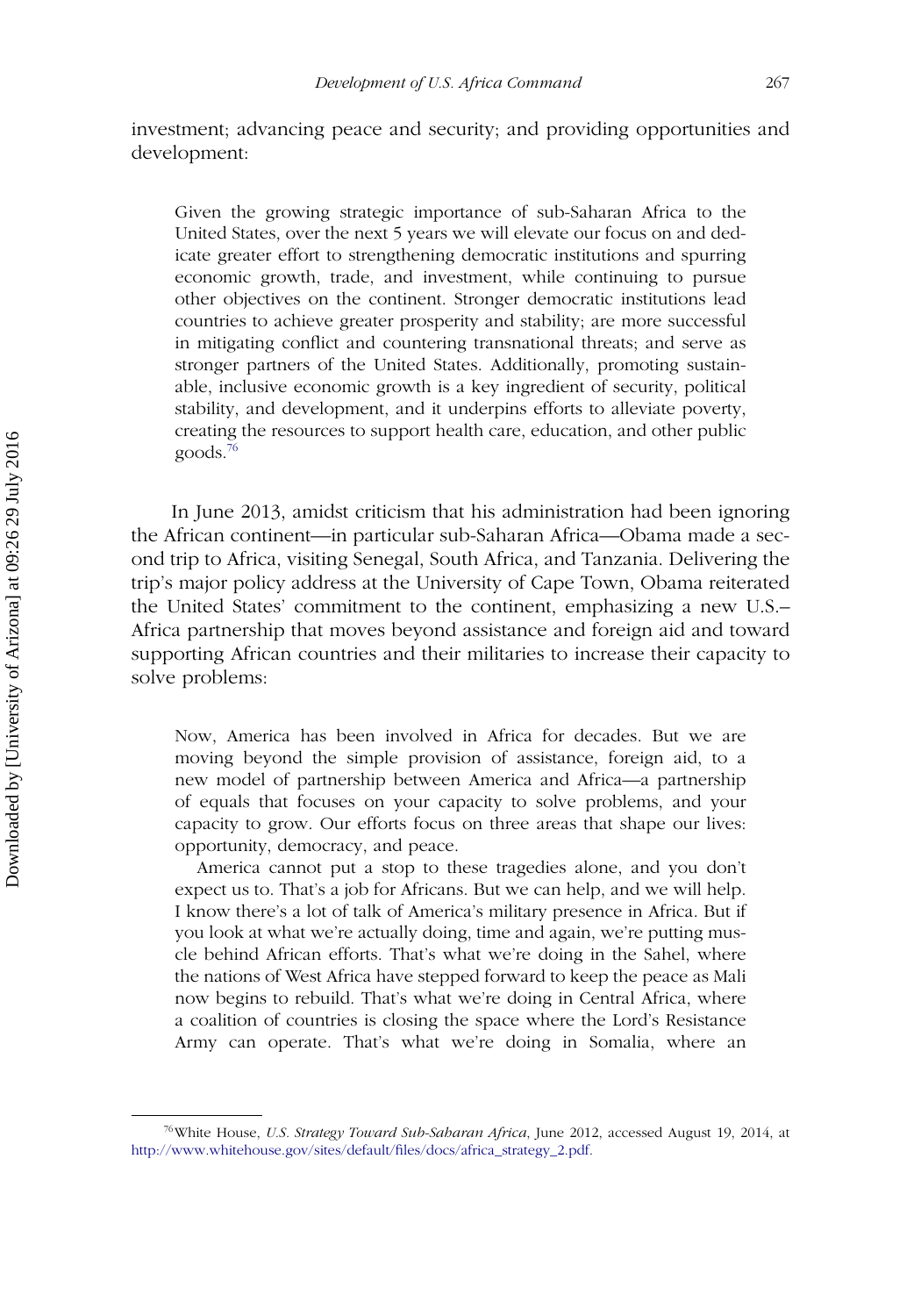African Union force, AMISOM, is helping a new government to stand on its own two feet.<sup>77</sup>

This guidance with respect to the Obama administration's areas of emphasis had clearly been received at AFRICOM two months before the publication of the new *National Security Strategy* in May 2010, as evidenced by the "posture statement" presented to the armed services committees of the U.S. Congress by the first AFRICOM commander in March. In this statement, General William "Kip" Ward emphasized that "the challenges and opportunities in U.S. Africa Command's Area of Responsibility are complex and dynamic," and hence "the application of only military means is insufficient to help our partners address them.["78](#page-24-1) Even on security issues, General Ward argued, "Africa's challenges require a holistic view," and the activities undertaken by the command "must provide immediate benefit and help our partners progress toward their long-term goals," including the development of capable and accountable professional military forces, supported and sustained by effective and legitimate security institutions and capable of increasing support for international peacekeeping efforts.<sup>79</sup>

The Obama administration in general and the leadership of AFRICOM in particular have taken pains to emphasize that they envision this ambitious agenda being implemented primarily through the support of African institutions. Mary Carlin Yates, a former U.S. ambassador to Ghana and to Burundi who served as the inaugural deputy to the commander for civil-military activities at AFRICOM before becoming the special assistant to the president and senior director for Africa at the National Security Council, articulated the command's mission as follows:

The African Union is emerging as an important collective African organization, and the AU Peace and Security Commission has not only taken on significant peacekeeping missions but also is working hard on conflict prevention. African nations are collaborating to establish their own standby forces prepared to respond to contingencies across the continent. These forces are being aligned regionally, such as the brigade formed by ECOWAS. While in Ghana, I watched this evolve from a concept to a detailed draft command structure plan for the first regional brigade under the leadership of the then–chief of defense, a general who had been identified decades earlier and schooled and trained in U.S. military institutions. USAFRICOM, as requested, will work closely with the AU, its

<sup>&</sup>lt;sup>77</sup>White House, "Remarks by President Obama at the University of Cape Town," June 30, 2013, accessed August 19, 2014, at [http://www.whitehouse.gov/the-press-office/2013/06/30/remarks-president](http://www.whitehouse.gov/the-press-office/2013/06/30/remarks-president-obama-university-cape-town)[obama-university-cape-town.](http://www.whitehouse.gov/the-press-office/2013/06/30/remarks-president-obama-university-cape-town)

<sup>78</sup>U.S. Africa Command, "2010 Posture Statement," March 2010, accessed August 19, 2014, at [http://](http://www.africom.mil/pdfFiles/USAFRICOM2010PostureStatement.pdf) [www.africom.mil/pdfFiles/USAFRICOM2010PostureStatement.pdf.](http://www.africom.mil/pdfFiles/USAFRICOM2010PostureStatement.pdf)

<span id="page-24-2"></span><span id="page-24-1"></span><span id="page-24-0"></span><sup>79</sup>Ibid.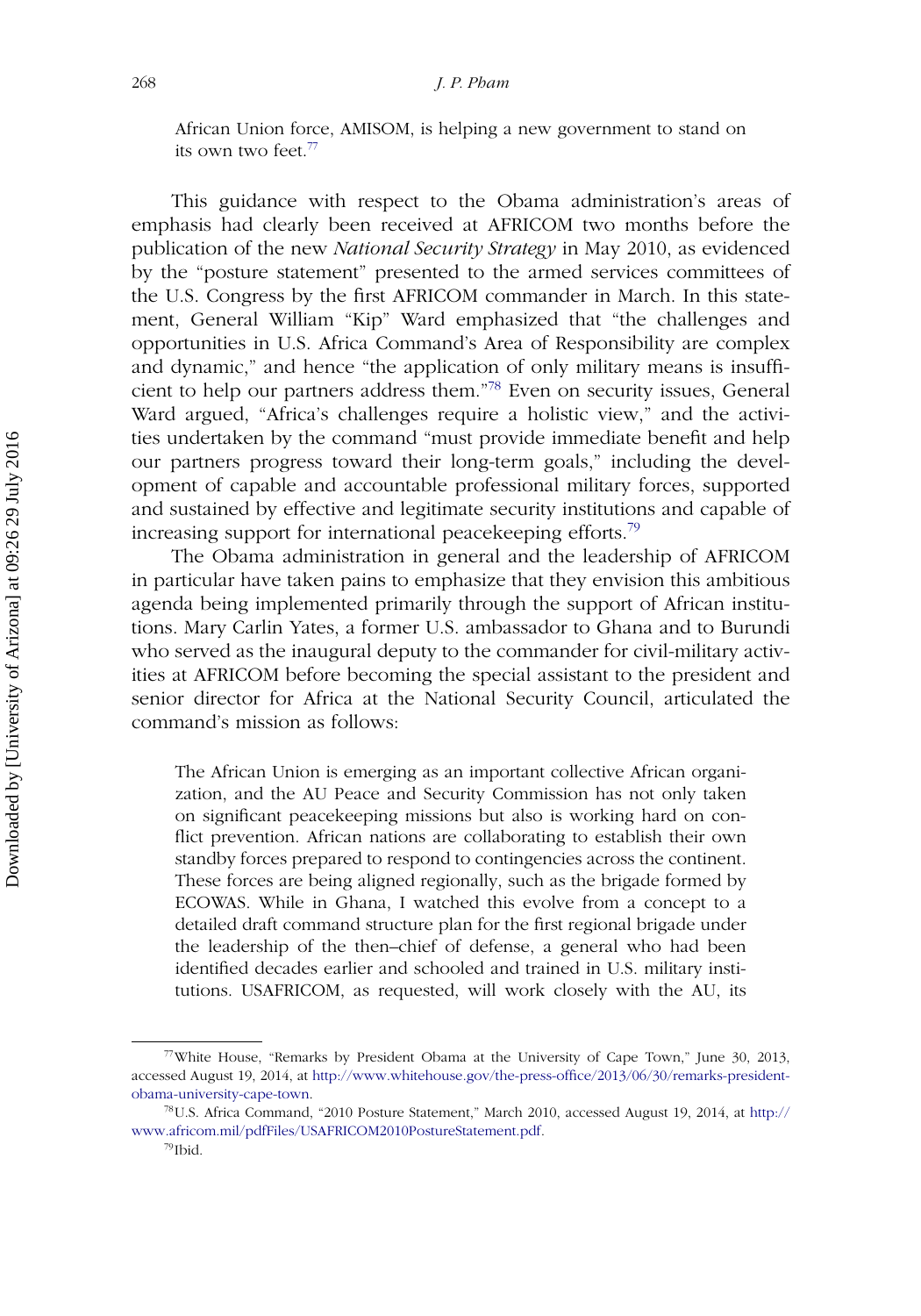regional communities, and allies in developing and training these forces. When U.S. military engagement in Africa was divided among multiple [geographic unified commands], it was difficult to have one consistent program that holistically addressed what is a continent-wide partner capacity-building requirement. USAFRICOM will be *value added*. [80](#page-25-0)

Thus, at least formally, the programmatic focus has shifted from a superpower's preoccupation with threats arising from Africa's vulnerabilities to helping partners on the continent to assume an ever-increasing role in preventatively addressing their own security concerns.<sup>81</sup> This sentiment was echoed by AFRICOM's second commander, General Carter Ham, in his 2013 posture statement:

In support of advancing regional peace and security, U.S. Africa Command focuses on priority countries, regional organizations, and programs and initiatives that build defense institutional and operational capabilities and strengthen strategic partnerships. Cooperative security arrangements are key to addressing transnational threats, and U.S. Africa Command utilizes operations, exercises, and security cooperation engagements to foster multilateral cooperation and build the capacity of regional and sub-regional organizations. U.S. assistance, including focused military support, has contributed to significant progress by African forces in the past year in both peacekeeping and combat operations.

U.S. Africa Command's strategic approach addresses both threats and opportunities. We simultaneously address the greatest near-term threats to our national security while building long-term partnerships that support and enable the objectives outlined in the *U.S. Strategy Toward Sub-Saharan Africa*: strengthening democratic institutions; spurring economic growth, advancing trade and investment; advancing peace and security; and promoting opportunity and development. Countering terrorism is the Department of Defense's (DoD) highest priority mission in Africa and will remain so for the foreseeable future. While prioritizing addressing emerging security challenges through both direct and indirect responses, U.S. Africa Command views these challenges also as opportunities to deepen enduring relationships, strengthen partner capabilities, and foster regional cooperation.<sup>82</sup>

<span id="page-25-0"></span><sup>80</sup>Mary C. Yates, "U.S. Africa Command Value-Added," *Joint Force Quarterly* 52, no. 1 (2009): 154. 81See Benedikt Franke, *Security Cooperation in Africa: A Reappraisal*, (Boulder, CO: Lynne Rienner,

<span id="page-25-2"></span><span id="page-25-1"></span>

<sup>2009).&</sup>lt;br><sup>82</sup>"Statement of General Carter Ham, USA, Commander, United States Africa Command," March 7, 2013, 6, accessed August 19, 2014, at [http://www.africom.mil/Doc/10432.](http://www.africom.mil/Doc/10432)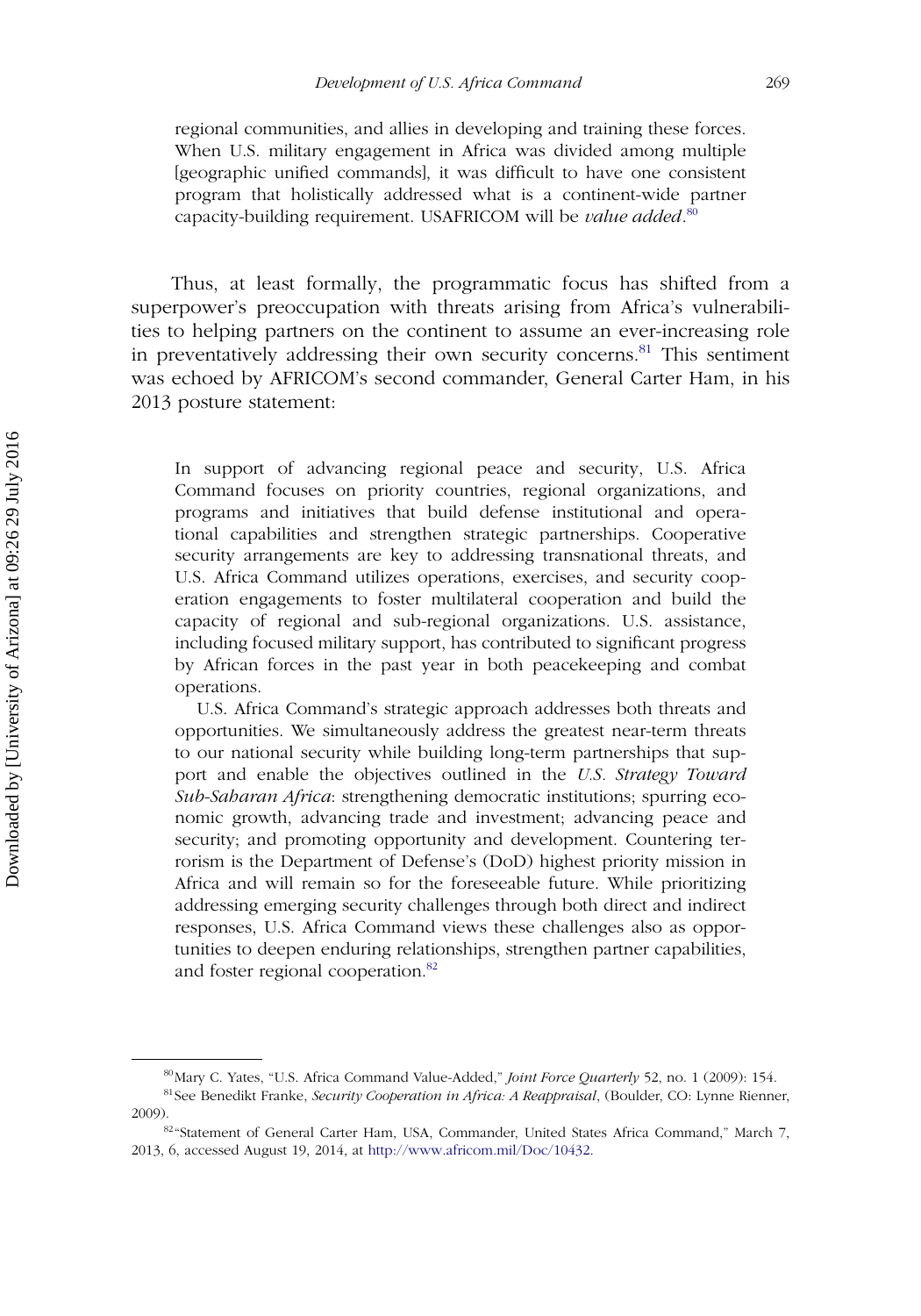After assuming the leadership of AFRICOM in 2013, General David Rodriguez appeared to continue his predecessors' commitment to building and strengthening ties with African partners:

We believe efforts to meet security challenges in Africa are best led and conducted by African partners. We work with partners to ensure our military efforts support and complement comprehensive solutions to security challenges that leverage all elements of national and international power, including civilian efforts to gradually strengthen governance, justice and the rule of law.

We work closely with African and European partners to shape the security environment, share information, address immediate mutual threats, and respond to crisis. We coordinate with U.S. Government agencies and U.S. Embassies to ensure our activities support U.S. policy goals and the efforts of U.S. Ambassadors. We also work closely with other combatant commands, especially European Command, Central Command, Special Operations Command, and Transportation Command, to mitigate risk collaboratively, including through force-sharing agreements; by sharing intelligence, surveillance, and reconnaissance assets; and by posturing forces to respond to crisis. The trust and teamwork between multinational and interagency partners is vital to the success of collective action[.83](#page-26-0)

#### WHITHER AFRICOM'S ASSUMPTIONS?

AFRICOM's mission, in its most recent reiteration, is to protect and defend "the national security interests of the United States by strengthening the defense capabilities of African states and regional organizations" and, when directed, to conduct "military operations, in order to deter and defeat transnational threats and to provide a security environment conducive to good governance and development.["84](#page-26-1) What, then, are the assumptions implicit in the use of such a vehicle to achieve these objectives?

First, the very existence of AFRICOM assumes that by superseding an antiquated structural framework inherited from times when the continent was barely factored into America's strategic calculus, the various bilateral and multilateral military-to-military relationships would be better managed and the myriad security assistance programs already in place would benefit from more focused attention and advocacy. Unfortunately, the

<sup>83&</sup>quot;Statement of General David M. Rodriguez, USA, Commander, United States Africa Command," March 6, 2014, 5–6, accessed August 19, 2014, at [http://www.securityassistance.org/sites/default/files/](http://www.securityassistance.org/sites/default/files/Rodriguez_03-06-14.pdf) [Rodriguez\\_03-06-14.pdf.](http://www.securityassistance.org/sites/default/files/Rodriguez_03-06-14.pdf)

<span id="page-26-1"></span><span id="page-26-0"></span><sup>&</sup>lt;sup>84</sup>Headquarters, U.S. Africa Command, "2011 Mission Statement and Commander's Intent," August 2011, accessed August 19, 2014, at http://www.africom.mil/pdfFiles/2011%20Commander's%20Intent.pdf.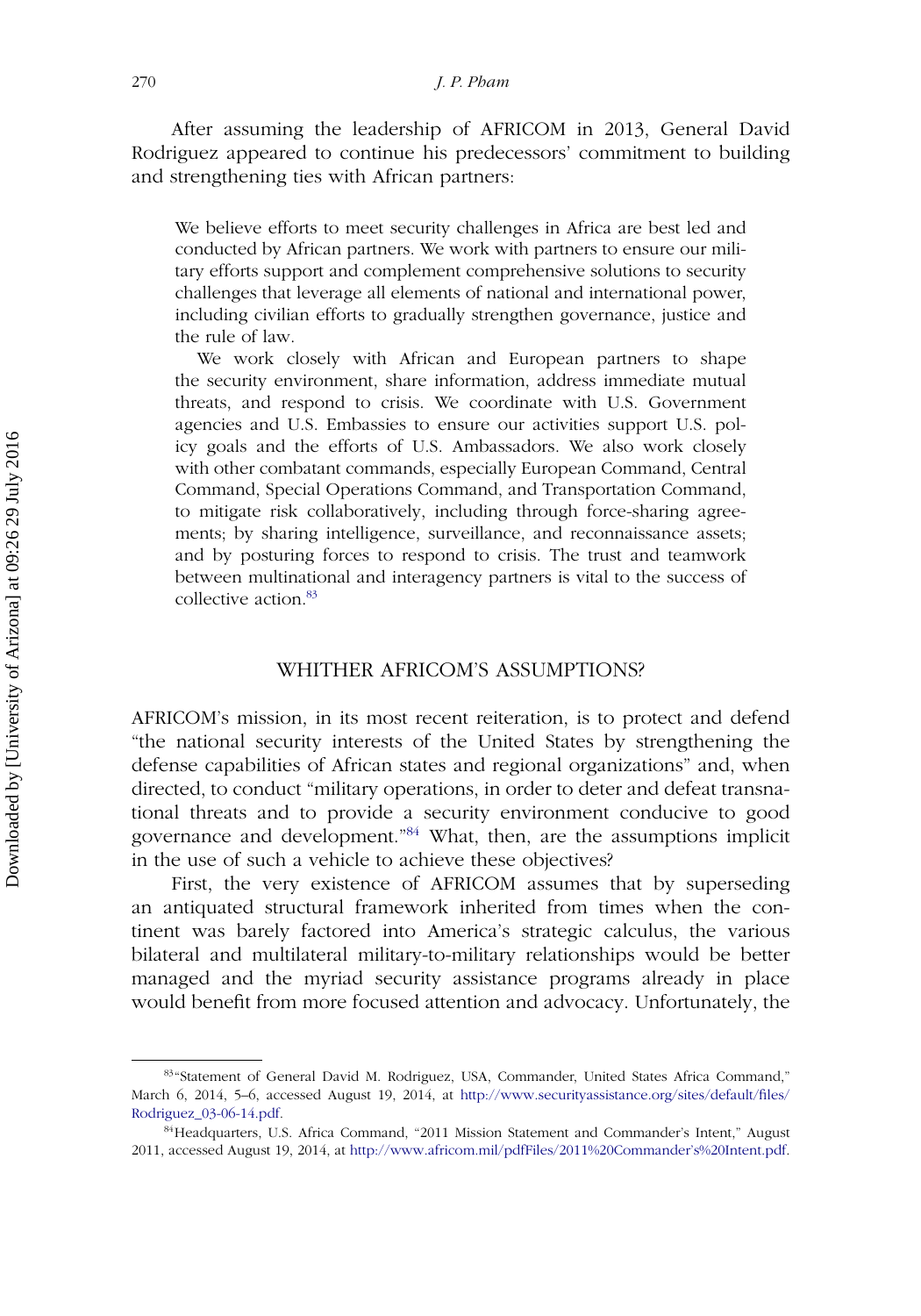resources the command requires to do even this much have not been readily forthcoming—even before the recent fiscal austerity. In fact, AFRICOM Commander General Ham acknowledged earlier in 2014 that "due to the vast challenges and opportunities on the continent, as well as current fiscal realities, we have prioritized regions in Africa to better focus our exercises, operations, and security cooperation activities.["85](#page-27-0)

Second, even were it not for the current stretched capacities of the U.S. armed forces, AFRICOM is premised on the notion that what should be built up is local capabilities, so that African states can manage their own security challenges. This means that, without prejudice to preparedness for kinetic operations, defense intelligence activities, and other functions, the command will necessarily privilege military training with partner nations, working with Africans to build their regional security and crisis-response capacity. The difficulty with this doctrinal premise, however, is that the starting point of many African countries insofar as security capabilities are concerned is relatively low, even if, "compared to other national institutions in most of these countries, the military is well organized and adequately funded.["86](#page-27-1) Moreover, with the exception of the continent's handful of natural resource–rich, low population-density countries like Angola, most of America's would-be partners are constrained by a lack of financial wherewithal to upgrade their capabilities to meet even short-term priorities. It is a vicious cycle in which many are trapped: without security there can be no sustainable development, yet these states lack the basic means to pay for the security that would facilitate the stability and economic growth that would, in turn, generate revenues for governments.

Third, and relatedly, AFRICOM's overall objectives are focused on the nexus between security as a prerequisite for development and development as preventative for insecurity. $87$  As operations in Afghanistan and Iraq have shown, while achieving security is a precondition for development, without noteworthy progress on the latter, the former is at best illusory. Hence, as the Pentagon has formally recognized, "stability operations" are now a "core U.S. military mission" that ought to "be given priority comparable to combat operations." These operations are defined as "military and civilian activities conducted across the spectrum from peace to conflict to establish or maintain order in States and regions," with the short-term goal of providing the local populace with security, essential services, and humanitarian necessities and the long-term objective of helping to "develop indigenous capacity for

<sup>85</sup>Carter F. Ham, "Statement Before the Committee on the Armed Services, U.S. House of Representatives," February 29, 2012, accessed August 19, 2014, at [http://www.africom.mil/fetchBinary.](http://www.africom.mil/fetchBinary.asp?pdfID=20120301102747) asp?pdfID=[20120301102747.](http://www.africom.mil/fetchBinary.asp?pdfID=20120301102747) 86Robert E. Gribbin, "Implementing AFRICOM: Tread Carefully," *Foreign Service Journal* 85, no. 5

<span id="page-27-0"></span><sup>(</sup>May 2008): 27.

<span id="page-27-2"></span><span id="page-27-1"></span><sup>87</sup>See Sean McFate, "U.S. Africa Command: A New Strategic Paradigm?" *Military Review* 88, no. 1 (January*/*February 2008): 10–21.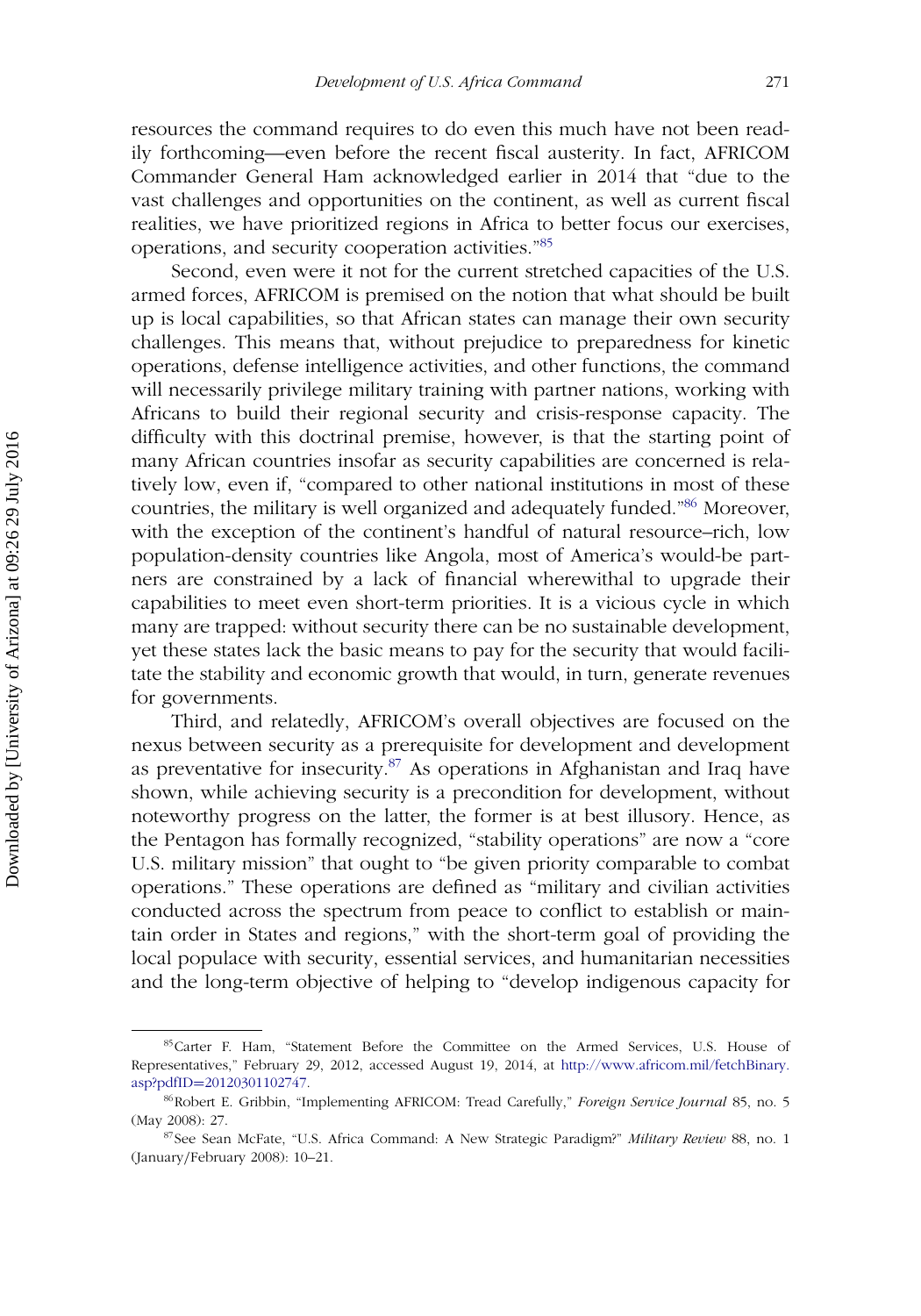securing essential services, a viable market economy, rule of law, democratic institutions, and a robust civil society.["88](#page-28-0)

Translated into other terms, the security objectives of Americans and Africans cannot ultimately be achieved and sustained unless alongside the investment in building security there is an investment in developing the infrastructure, legal and physical, that will facilitate the emergence of both effective governance and markets that encourage the growth of prosperity. However, because recent global and domestic fiscal crises, combined with a bitter partisan divide, have created a political climate within the United States in which the sort of major increases in foreign aid promised by President Obama during his 2008 presidential campaign are simply not politically viable, the administration has looked for creative ways to encourage the private sector to become more engaged with efforts to develop and modernize Africa's infrastructure. These efforts have included financing facilities through institutions such as the Overseas Private Investment Corporation (OPIC) and the Export-Import (Exim) Bank of the United States and tax incentives, which might prove particularly attractive, insofar as they do not require direct public expenditures. Toward this end, the Obama administration announced in June 2013 the Power Africa program, a signature initiative to encourage private sector engagement in Africa and help African governments streamline key energy projects for sustainable long-term energy security. Working with African governments, the private sector, and multilateral partners such as the World Bank and the African Development Bank, the United States has pledged more than \$7 billion in the initiative's first five-year phase to ultimately add 10,000 megawatts of clean, efficient electricity-generation capacity to six target countries: Ethiopia, Ghana, Kenya, Liberia, Nigeria, and Tanzania[.89](#page-28-1)

Fourth, working with African nations to build their security and crisisresponse capacity means that AFRICOM must aim to not just enhance bilateral military relationships, but also strengthen the capacities of Africa's regional and subregional organizations. A point of entry for the United States will definitely be to support the well-articulated desire of African leaders to enhance their own joint capacity to deal with the continent's myriad security challenges. Thus, the thinking behind the creation of AFRICOM presumed the provision of adequate resources both to assist in African capacity building and to deploy more uniformed U.S. personnel to collaborate in training missions and other similar activities.

<sup>88</sup>U.S. Department of Defense, "Directive 3000.05 on the Military Support for Stability, Security, Transition, and Reconstruction (SSTR) Operations," November 28, 2005, 2.

<span id="page-28-1"></span><span id="page-28-0"></span><sup>89</sup>USAID, "Power Africa," May 13, 2014, accessed August 19, 2014, at [http://www.usaid.gov/](http://www.usaid.gov/powerafrica) [powerafrica.](http://www.usaid.gov/powerafrica)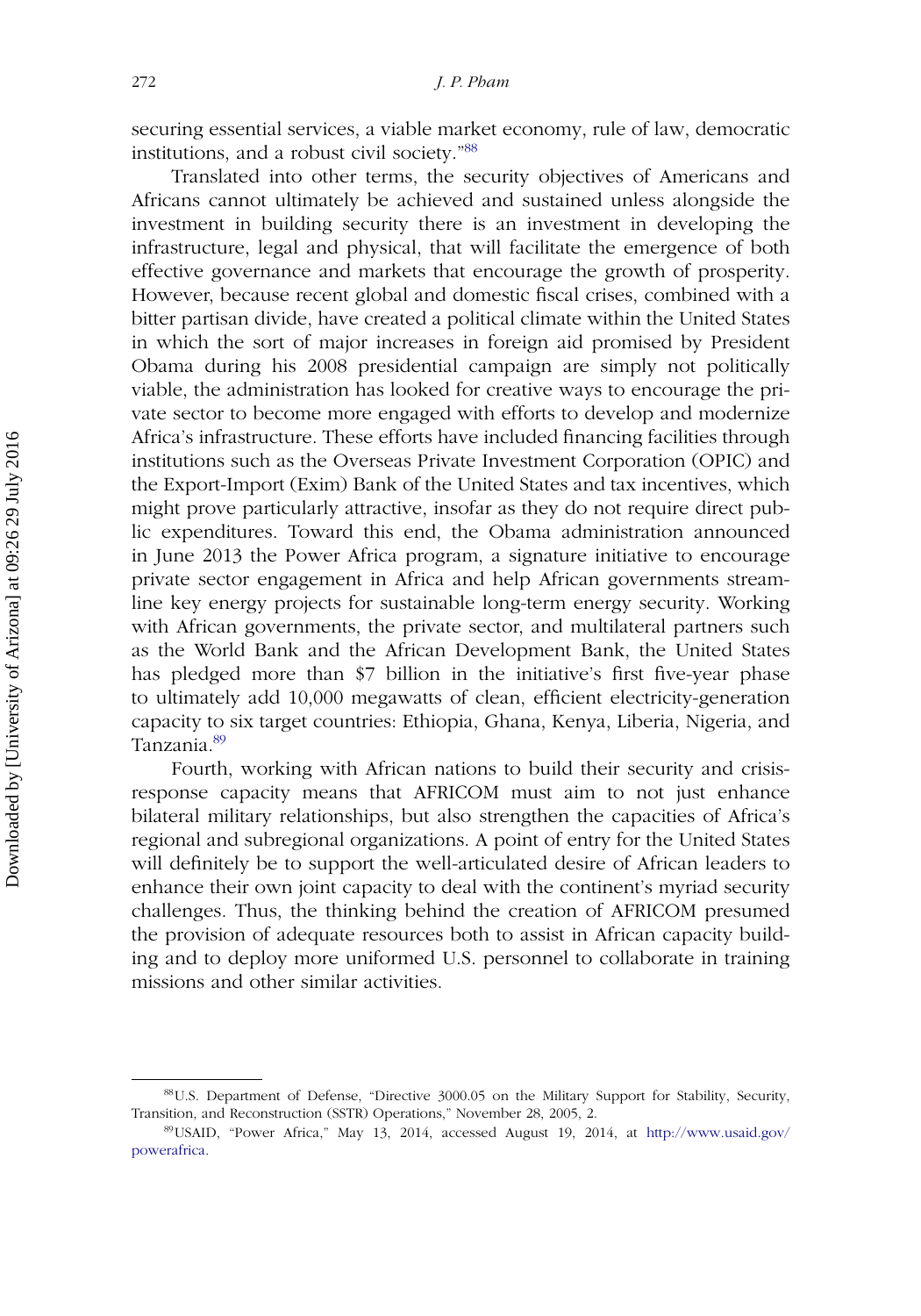Given both the historical fluidity of the frontiers of many African states<sup>90</sup> and the current desire of many African governments and peoples to work through continent-wide and regional frameworks, the United States in general and AFRICOM in particular would do well to place a premium on support for and engagement with the African Union, subregional bodies like the Economic Community of West African States (ECOWAS) and the Southern African Development Community (SADC), and specialized multilateral institutions like the African Development Bank and the Maritime Organization of West and Central Africa (MOWCA), recognizing that Africans must take the lead. American security initiatives in Africa need to be multilateral as well as bilateral. For example, along the coast of the increasingly strategic Gulf of Guinea, it would seem to make very little sense to build up the maritime domain awareness capabilities of littoral states with very short coastlines like Togo (56 kilometers) and Benin (121 kilometers), when a cooperative, subregional coast guard would probably better serve the national interests of the individual countries. The assumption, of course, is that, all pan-Africanist rhetoric aside, these multilateral institutions actually have not only the capacity to engage on security issues, but also the institutional wherewithal and political capital to do so. There is also the assumption that today, unlike in the recent past, the United States will be able to sustain its support of African peacekeeping training programs rather than switching from one "new thing" to the next.<sup>91</sup> One positive sign is the raft of security-related initiatives announced by President Obama during the August 2014 U.S.–African Leaders Summit $92$  that largely build on existing, and indeed, longstanding programs. These initiatives include \$110 million a year for a new African Peacekeeping Rapid Response Partnership, which aims to build the capacity of African militaries to respond to emerging conflicts; \$65 million for the creation of a new Security Governance Initiative to help an initial six countries (Ghana, Kenya, Mali, Niger, Nigeria, and Tunisia); and the U.S.-Morocco Framework for Cooperation, signed on the margins of the meeting and aimed at developing Moroccan training experts and jointly training civilian security and counterterrorism forces with other partners in the Maghreb and Sahel regions.

<sup>90</sup>See J. Peter Pham, "African Constitutionalism: Forging New Models for Multi-Ethnic Governance and Self- Determination," in *Africa: Mapping New Boundaries in International Law*, ed. Jeremy I. Levitt (Oxford: Hart Publishing, 2008), 183–203; idem, "Legitimacy, Justice, and the Future of Africa," *Human Rights and Human Welfare* 5 (2005): 31–49; idem, "Do Not Resuscitate," *National Interest* 94 (March*/*April 2008): 21–25; and idem, "Review of *Africa: Unity, Sovereignty, and Sorrow*, by Pierre Englebert," *Journal of the Middle East and Africa* 1, no. 2 (July–December 2010): 208–14.

<span id="page-29-0"></span><sup>91</sup>See A. Sarjoh Bah and Kwesi Aning, "U.S. Peace Operations Policy in Africa: From ACRI to AFRICOM," *International Peacekeeping* 15, no. 1 (February 2008): 118–32.

<span id="page-29-2"></span><span id="page-29-1"></span><sup>92</sup>Barack Obama, "Remarks at the Press Conference After the U.S.-Africa Leaders Summit," Washington, D.C., August 6, 2014, accessed August 19, 2014, at [http://www.whitehouse.gov/the-press](http://www.whitehouse.gov/the-press-office/2014/08/06/remarks-president-press-conference-after-us-africa-leaders-summit)[office/2014/08/06/remarks-president-press-conference-after-us-africa-leaders-summit.](http://www.whitehouse.gov/the-press-office/2014/08/06/remarks-president-press-conference-after-us-africa-leaders-summit)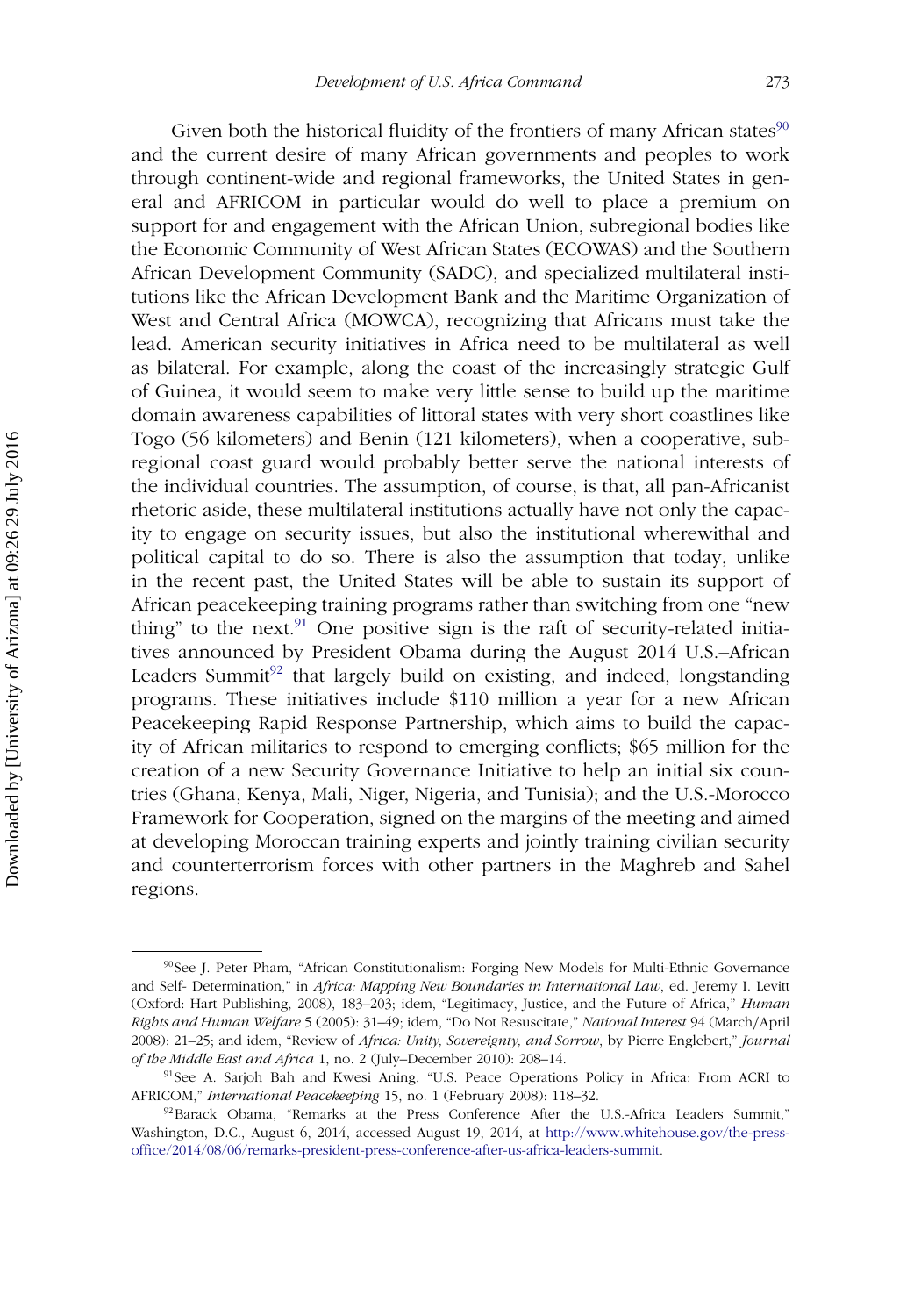The question in the post–Iraq War, post–Arab Spring, post–Afghanistan mission, unpredictable, and financially constrained "new, new world" of American defense planning is: How do these assumptions hold up? And while there has been in recent years a greater appreciation of the strategic importance of Africa, both for the United States and for the international system, have realistic goals for America's engagement—to say nothing of the grand strategy and tools identified for this engagement—even been adequately defined?<sup>93</sup>

# **CONCLUSION**

In 2013, General David Rodriguez, previously commanding general of U.S. Army Forces Command, succeeded AFRICOM's second commander, General Carter Ham, who retired after nearly four decades of military service.<sup>94</sup> With each successive transition, the commanders of the U.S. Africa Command have assumed charge of the organization in a much better position than that enjoyed by their predecessors. Under any circumstances, the birth of the new command would not have been easy. To many Africans with memories of liberation struggles still fresh in their minds, the very idea smacked of a neocolonial effort to dominate the continent anew—a notion not entirely unreasonable given the history of efforts by some erstwhile European imperial powers to continually meddle in the internal affairs of their former colonies, as evidenced, *inter alia*, by France's nearly three dozen postindependence interventions in sub-Saharan Africa.<sup>95</sup> To others who recalled the cyclic nature of past U.S. engagements, it was a question of the long-term sustainability of the effort. Still others, noting the increased attention paid by U.S. analysts to the role in Africa being played by relative newcomers to the continent like China and India, worried about the possible polarization of the continent in some sort of new scramble between the great powers of the twenty-first century. To his credit, General Ward, through his tireless effort to engage leaders and other stakeholders across the continent, as well as through his forthright manner, allayed many of these concerns and laid the groundwork for the work of General Ham and General Rodriguez, who have strengthened relationships with African partners to create a more

<sup>93</sup>See J. Peter Pham, "The United States Africa Command: The Strategic Assumptions," in *African Security and the Africa Command: Viewpoints on the U.S. Role in Africa*, ed. Terry Buss, Joseph Adjaye, Donald Goldstein, and Louis Picard (Pittsburgh, PA: Matthew B. Ridgway Center for International Security Studies, University of Pittsburgh*/*Sterling, VA: Kumarian Press, 2011), 57–74.

<span id="page-30-0"></span><sup>94</sup>Claudette Roulo, "Rodriguez succeeds Ham as Africom commander," American Forces Press Service, April 5, 2013, accessed August 19, 2014, at [http://www.defense.gov/news/newsarticle.](http://www.defense.gov/news/newsarticle.aspx?id=119699) aspx?id=[119699.](http://www.defense.gov/news/newsarticle.aspx?id=119699)

<span id="page-30-2"></span><span id="page-30-1"></span><sup>95</sup>See Antoine Glaser and Stephen Smith, *Comment la France a perdu l'Afrique* (Paris: Calmann-Leévy, 2005).